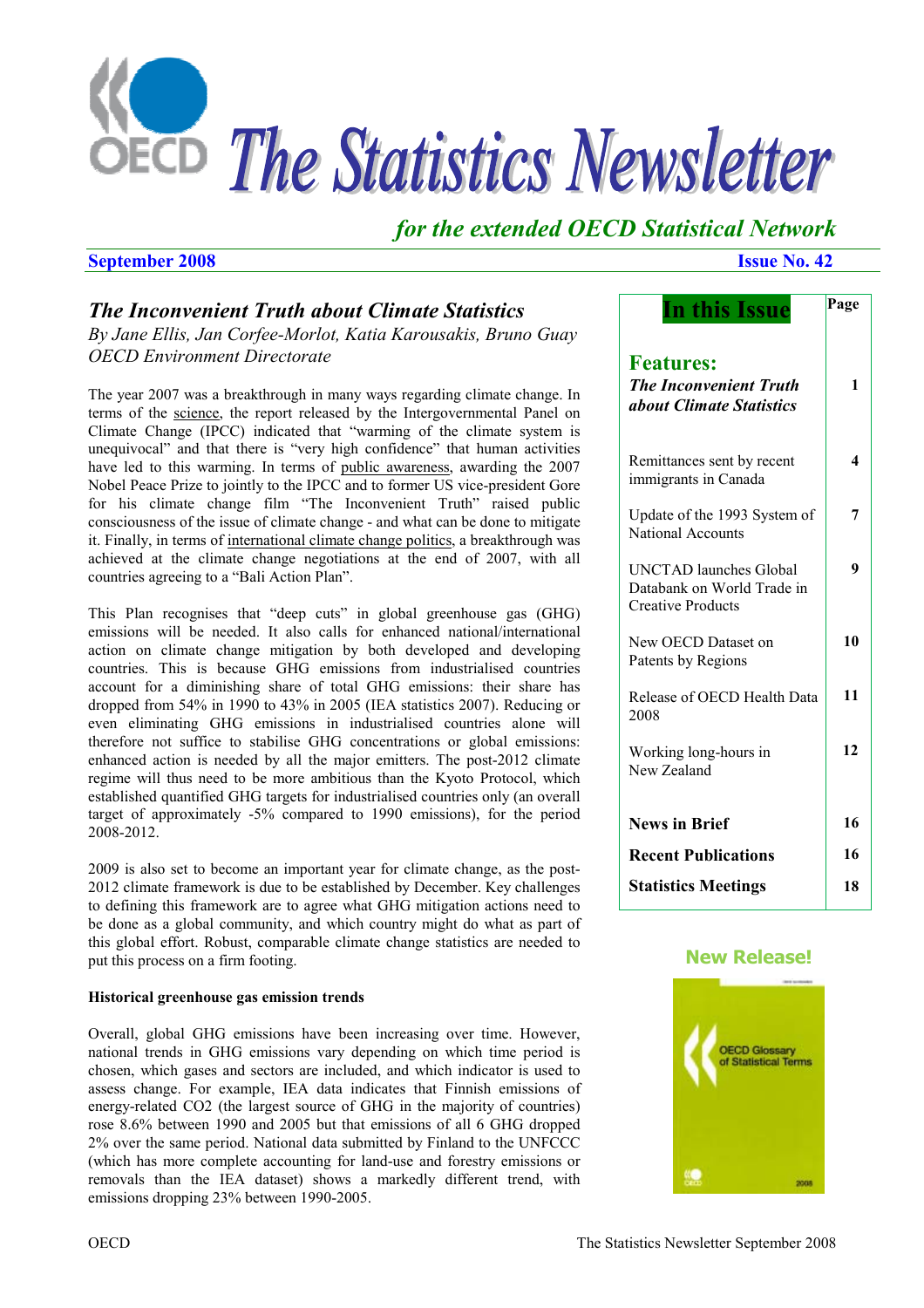

**Figure 1: Variation in calculated GHG emissions in 2000 for selected countries and data sets** 

In most countries, the majority of GHG emissions come from the energy, industry and transport sectors. However, in some countries, emissions from land use can account for a significant share – and sometimes even the majority – of GHG emissions (LULUCF – Land use and land use change and forestry). This is illustrated in Figure 1, which shows that in 2000 the majority of emissions in Indonesia and Brazil were from the land-use sector (e.g. deforestation) but that this source is relatively unimportant in many other countries. Figure 1 also illustrates the difference between different data sets: the World Resources Institute "CAIT" database includes emissions from land-use change and forestry – but only until 2000. Using this database indicates that emissions in Indonesia are higher than those in Russia or Japan. However, excluding such information (or only partially including it, as is the case for the IEA database) substantially changes the picture, and puts Indonesia's emissions behind those of Russia, India and Japan.

Data on GHG emissions for all sources and countries are not available on a regular basis as only industrialised countries are obliged to monitor and report annual national GHG emissions inventories. Thus, emissions data from developing countries is scarce, and the most recent comprehensive snapshot of global GHG emissions is from 2000.

Annual GHG emissions data for developing countries are generally available only from international data sources (such as the IEA), and for selected sectors. While it is relatively simple to calculate GHG emissions from certain sectors (e.g. the energy sector, using data on fossil fuel consumption) it is more complex and time-consuming to calculate data from other sectors (e.g. land-use change and forestry). Uncertainty levels associated with emission estimates from these sectors may also be higher. Obtaining a comprehensive picture of global GHG emissions and emission trends is therefore difficult, as consistent and comparable annual statistics are not available.

Comparing Figure 1 with the table below also shows the importance of the time period examined when

trying to understand emission trends and their underlying factors. For example, in 2000, China's emissions (using IEA data) were 72% of that of the US. But recent growth in Chinese emissions has been so rapid that by 2005 they surpassed those of the US (Table 1, IEA data).

Table 1 also highlights the variation in different indicators observed across different countries. Thus, although absolute emissions in some developing countries are high – and growing, per capita emissions often remain low: on a per capita basis, Indian emissions are less than a tenth of those from the US, and Chinese emissions are just over half of those in Japan. Further, Russia and Mexico have a similar per capita income – but per capita emissions, and GHG intensity (GHG emissions per unit of GDP) in Russia are more than double those in Mexico. European and Brazilian per capita GHG emissions are of a similar magnitude – but Europeans have a much higher GDP per capita. There are a number of factors that contribute to these differences in GHG emissions amongst countries of relatively similar economic levels, such as the relative importance of GHGintensive sectors (e.g. aluminium, steel, pulp and paper, chemicals, cement) in the economy, the fuel mix used within a country (e.g. coal, oil, gas, nuclear, renewable energy) personal transport use (e.g. dense urban areas with good public transport vs. more sprawling suburban living with greater dependence on individual car use), climate conditions and use of air conditioning or heating, etc.

Another key issue highlighted by Table 1 is the different rate of growth in GHG emissions in different countries. Thus, emissions in some countries are growing much faster than in others. While the share of industrialised countries' GHG emissions was 43% of world total in 2005, by 2030 the importance of industrialised countries' emissions will shrink

Sources: CAIT = Data set of the World Resources Institute. IEA = International Energy Agency.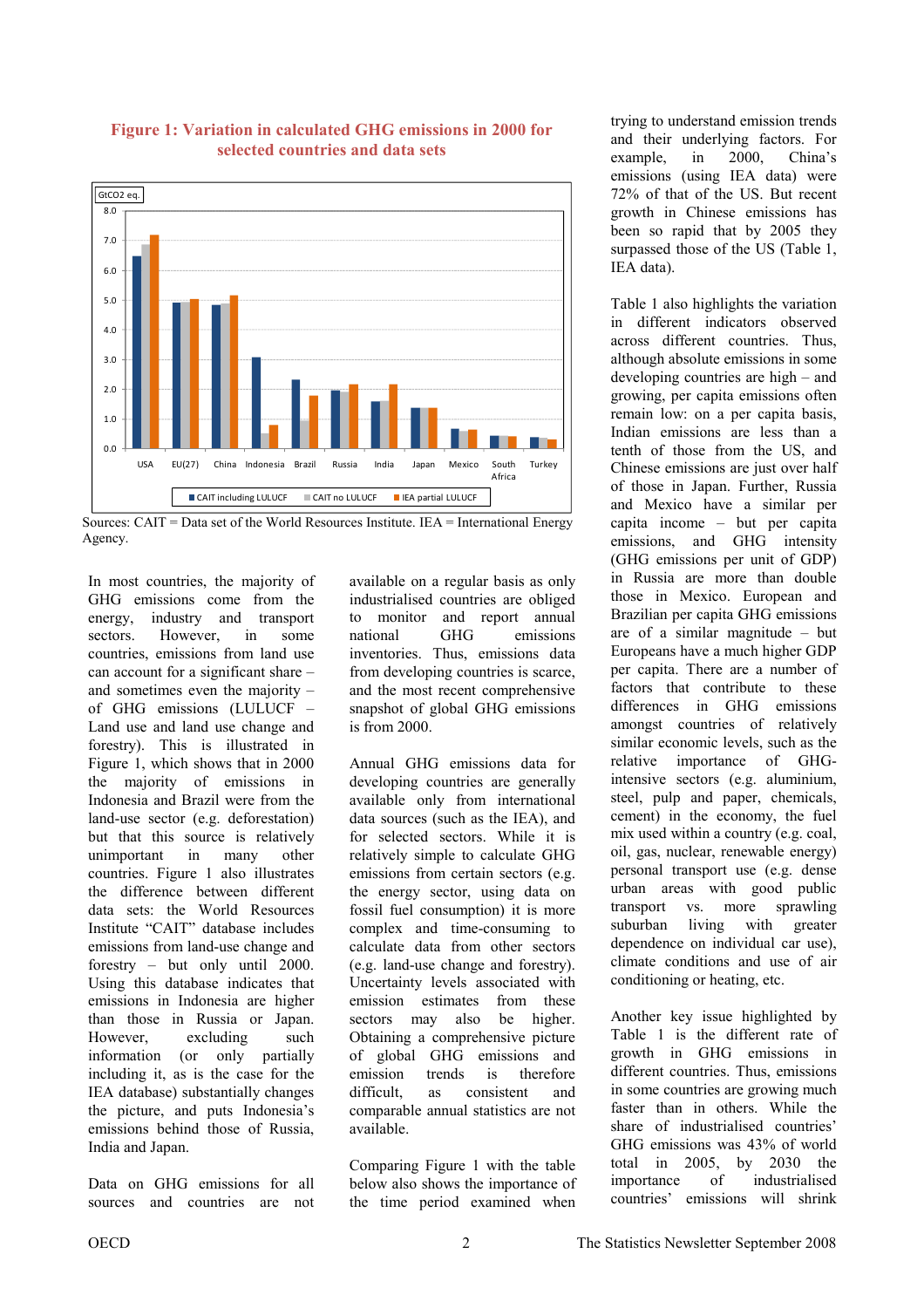|  |  | Table 1: Selected climate indicators for selected countries, 2005 |
|--|--|-------------------------------------------------------------------|
|  |  |                                                                   |

|                         | Total            | Increase | <b>GDP</b> | Emissions              | <b>GHG/GDP</b> |
|-------------------------|------------------|----------|------------|------------------------|----------------|
|                         | emissions        | since    | per        | per capita             | (kg            |
|                         | (IEA 6)          | 2000     | capita     | (tCO <sub>2</sub> eq.) | $CO2$ eq.      |
|                         | GHG, Gt          | (% )     | (2000)     |                        | per 2000       |
|                         | $CO2eq$ )        |          | US\$       |                        | US\$ PPP)      |
|                         |                  |          | PPP)       |                        |                |
| <b>Brazil</b>           | 1.857            | 4.6      | 7,475      | 9.96                   | 1.33           |
| China                   | 7.484            | 45.0     | 6,012      | 5.74                   | 0.95           |
| India                   | 2.380            | 9.9      | 3,072      | 2.17                   | 0.71           |
| Indonesia               | 0.869            | 9.6      | 3,419      | 3.94                   | 1.15           |
| Japan                   | 1.405            | 2.1      | 27,190     | 11.00                  | 0.40           |
| <b>Mexico</b>           | 0.682            | 6.8      | 9,332      | 6.47                   | 0.69           |
| Russia                  | 2.206            | 2.5      | 9,648      | 15.42                  | 1.60           |
| South                   | 0.434            | 9.4      | 9,884      | 9.26                   | 0.94           |
| Africa                  |                  |          |            |                        |                |
| Turkey                  | 0.315            | 7.2      | 7,881      | 4.38                   | 0.56           |
| United                  | 7.282            | 1.3      | 37,063     | 24.54                  | 0.66           |
| <b>States</b>           |                  |          |            |                        |                |
| <b>EU 27</b>            | 5.171            | 2.7      | 23,605     | 10.51                  | 0.45           |
| Carroll III & Caracteri | nnn <del>a</del> |          |            |                        |                |

Source: IEA Statistics, 2007

further. Indeed, the 2008 *OECD Environmental Outlook* projects that in 2030, emissions by China, India, Russia and Brazil will surpass those of all 30 OECD member countries combined.

In addition to historical statistics, emission projections are therefore also important, and can provide insights on the relative importance of different sources of GHG emissions that can change rapidly over the next decade and more, i.e. the period over which the future climate change regime is likely to apply. However, data availability for GHG projections is generally poorer and/or less comparable than that for historical data – projections are developed based on specific assumptions (e.g. regarding economic growth, energy efficiency improvements, oil prices) that may prove inaccurate, and often projections are available at the aggregated level of world regions rather than country-by-country.

#### **The inconvenient truth: the statistics needed are not always available**

Statistics play a very useful role in the climate policy debate. At the national level, indicators such as energy or GHG intensity of a country or sector can help to indicate where possible performance improvements could occur, and so can help to direct more efficient and effective national policies to reduce emissions.

Statistics are also key in the international discussion on which country should undertake what level of action or commitment once the Kyoto Protocol's commitment period of 2008-2012 has expired. The result of such a discussion will ultimately be determined by negotiation – which, in the UNFCCC context, are done by consensus. However, these discussions can be informed by relevant statistics and indicators.

Issues will inevitably be raised in the negotiations for a post-2012 climate regime about fairness, equity, and responsibility with respect to emissions reductions in different countries, and a number of countries are already trying to identify the mitigation potential at a given cost for different sectors by country. These issues will be raised not least because "common but differentiated responsibilities" is embedded in the principles of the UNFCCC. Some of the questions that may be asked by countries are whether future actions by countries should be based on their current capabilities? If so, how should this be defined? Or should future actions in GHG mitigation be based on countries' historical responsibilities for climate change? If so, how should such responsibility be assessed – and when should the "clock" start?

Further, should the groups of countries established during negotiation of the United Nations' Framework Convention on Climate Change (UNFCCC, negotiated in 1992) that divided the world into two groups of countries [these two groups are those industrialised countries listed in Annex I of the UNFCCC (i.e. OECD member countries in 1992, Russia and Central and Eastern European economies in transition), and non-Annex I (developing) countries. Annex I countries have specific responsibilities, for example emissions limitation or reduction commitments under the Kyoto Protocol] continue into the future, even though some "developing" countries are now wealthier and emit more GHG than some "industrialised" countries? Or should the different patterns of development and growth seen in different countries – both developed and developing – be taken into account when establishing a future climate framework? These are all key, and contentious, questions in the current climate negotiations.

There is no "right answer" or "magic indicator" that can be developed to compare different countries GHG mitigation potentials and efforts, or to assess what a "fair" contribution to future global efforts on GHG mitigation would be. Rather, if countries decide to use indicators for these purposes, a variety is likely to be needed – particularly as different indicators will give different results.

However, if countries are to monitor their progress towards a particular goal, they will need to know how to quantify such progress. Data constraints means that many of the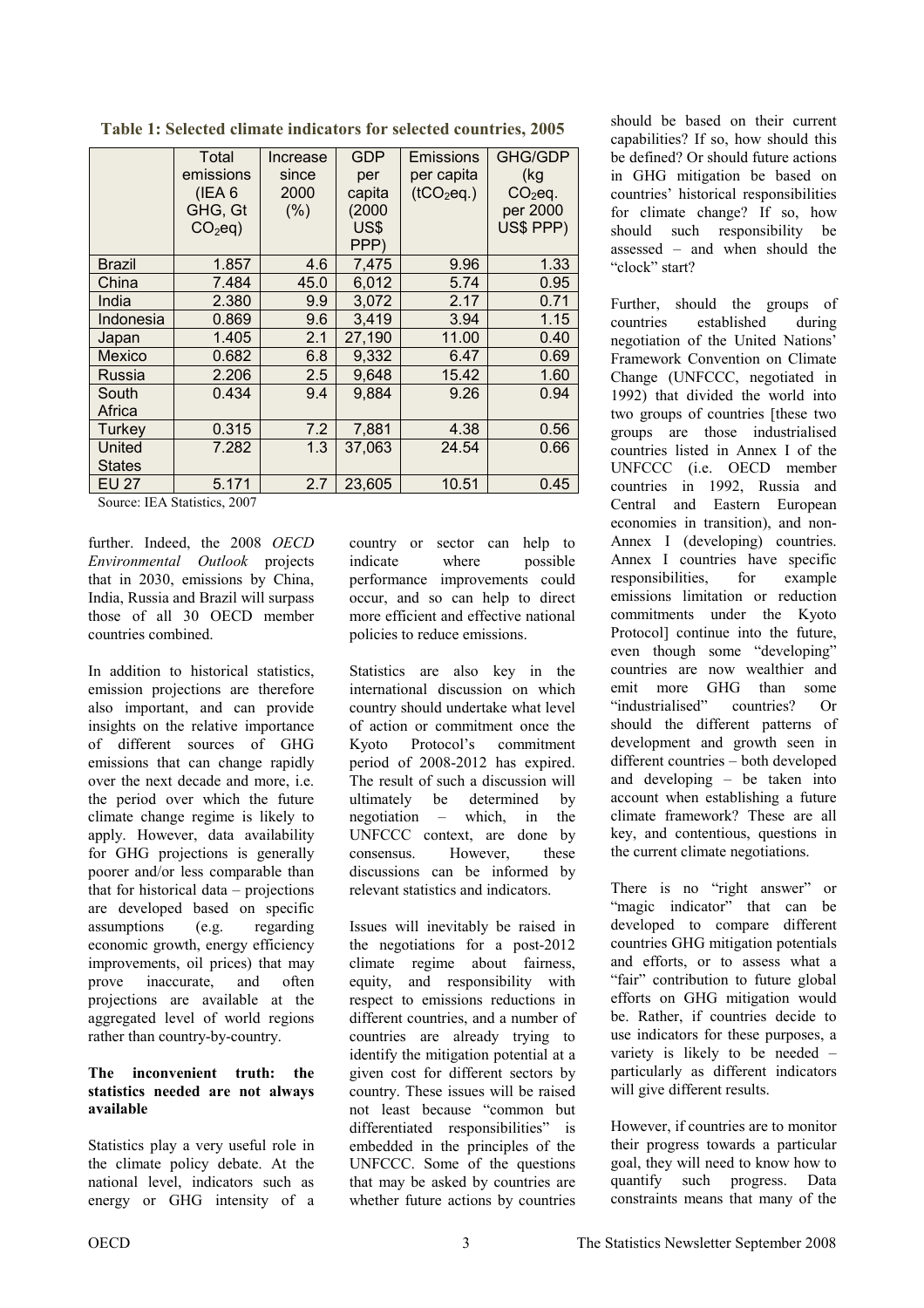<span id="page-3-0"></span>potentially useful indicators that could be used, both in order to assess what countries could do, and to assess countries' progress to any agreed goals, are not yet available. Gathering enough data to ensure comparable indicators across countries in order for them to provide an input to the climate negotiations should therefore be a high priority.

#### **References**

Climate Change 2007 Synthesis Report: Summary for Policymakers, http://www.ipcc.ch/pdf/assessmentreport/ar4/syr/ar4\_syr\_spm.pdf CO2 emissions from Fuel Combustion (2007 edition), IEA. This publication also provides data on emissions of other GHG.

---

#### *Remittances sent by recent immigrants in Canada By René Houle and Grant Schellenberg, Statistics Canada*

#### **Introduction**

Remittances have long been part of the immigration process. But with today's global financial and telecommunications networks, the international transfer of funds now occurs at a pace and volume unimaginable by earlier generations. In this context, researchers, policy makers and others are working to better understand remittance flows, from the 'first mile' when remittance decisions are in the hands of senders to the 'last mile' when financial resources are in the hands of recipients.

The study that this article is based on offers a broad cross-national perspective of remittance senders, focusing on individuals who became landed immigrants in Canada in 2000 and 2001. Using a common set of concepts and methods, we considerable variation in the proportions of new immigrants from different source countries who send money home.

#### **Data source**

Data for this study came from the Longitudinal Survey of Immigrants to Canada (LSIC). The survey was conducted jointly by Statistics Canada and Citizenship and Immigration Canada. It followed for a four year period one group of immigrants – those aged 15 or older who landed in Canada from abroad between October 2000 and September 2001. Three LSIC questionnaires were fielded during the course of the survey. Around 12,000 immigrants were interviewed about six months after their arrival in Canada. Some 9,300 of the same immigrants were located and interviewed two years after arrival, and about 7,700 were subsequently located and interviewed a third time, four years after arrival. The approximately 7,700 LSIC respondents who were interviewed over all three waves represent about 157,600 new immigrants. Of these, 104,400 were admitted to Canada through the economic immigrant category, 42,600 were admitted through the family-class category, and 9,700 were admitted as refugees. Temporary residents in Canada were not included in survey.

During all three LSIC interviews, respondents were asked "*Since your last interview, have you sent money outside Canada to relatives or friends*?" During the second and third interviews, respondents who said 'yes' were subsequently asked "*How much money have you sent outside Canada to relatives or friends*?" The study focuses on responses provided during the second and third interviews, 24 and 48 months after landing. All amounts stated in this article are in Canadian Dollars (CAD) rounded to the closest \$100.

#### **Results**

A significant minority of immigrants who arrived in Canada during 2000-2001 – roughly four out of ten – sent money to family or friends abroad at least once during

their first four years in the country. Some 23% of immigrants sent remittances abroad within six to 24 months of arrival, while 29% did so 25 to 48 months after arrival. (These reference periods reflect the timing of the 2nd and 3rd LSIC interviews.) Among immigrants who remitted, the average amount sent during the first period was \$2,500, while the average amount sent during the second period was \$2,900.

The practice of sending remittances varied widely on a regional basis. During the period 25 to 48 months after arrival, over half of immigrants from Southeast Asia and the Caribbean and Guyana sent remittances home, compared with about 40% of immigrants from sub-Saharan Africa and Eastern Europe. About one-quarter of immigrants from South Asia and Central and South America sent remittances during this period, while about onefifth of those from East Asia or West Asia, the Middle East and North Africa did so.

Average amounts sent also differed. Again during the 25 to 48 month period, immigrants from East Asia sent \$3,900, whereas immigrants from the Caribbean and Guyana sent \$1,600 (see Table 1). The incidence of remitting was highest among those from countries with lower GDP per capita (based on figures from the World Bank and Penn World Tables). Around 36% of immigrants from countries with per capita GDP of less than \$4,000 sent money home, compared with 11% from countries with per capita GDP of \$15,000 or more. Between these extremes the relationship between GDP per capita and the incidence of remitting was fairly flat, ranging from about 25% to 30%.

Variability in remittance behaviours is particularly striking across countries of birth. As shown in Chart 1, some 60% of immigrants from the Philippines and Haiti remitted two to four years after landing, while about 40% to 50% of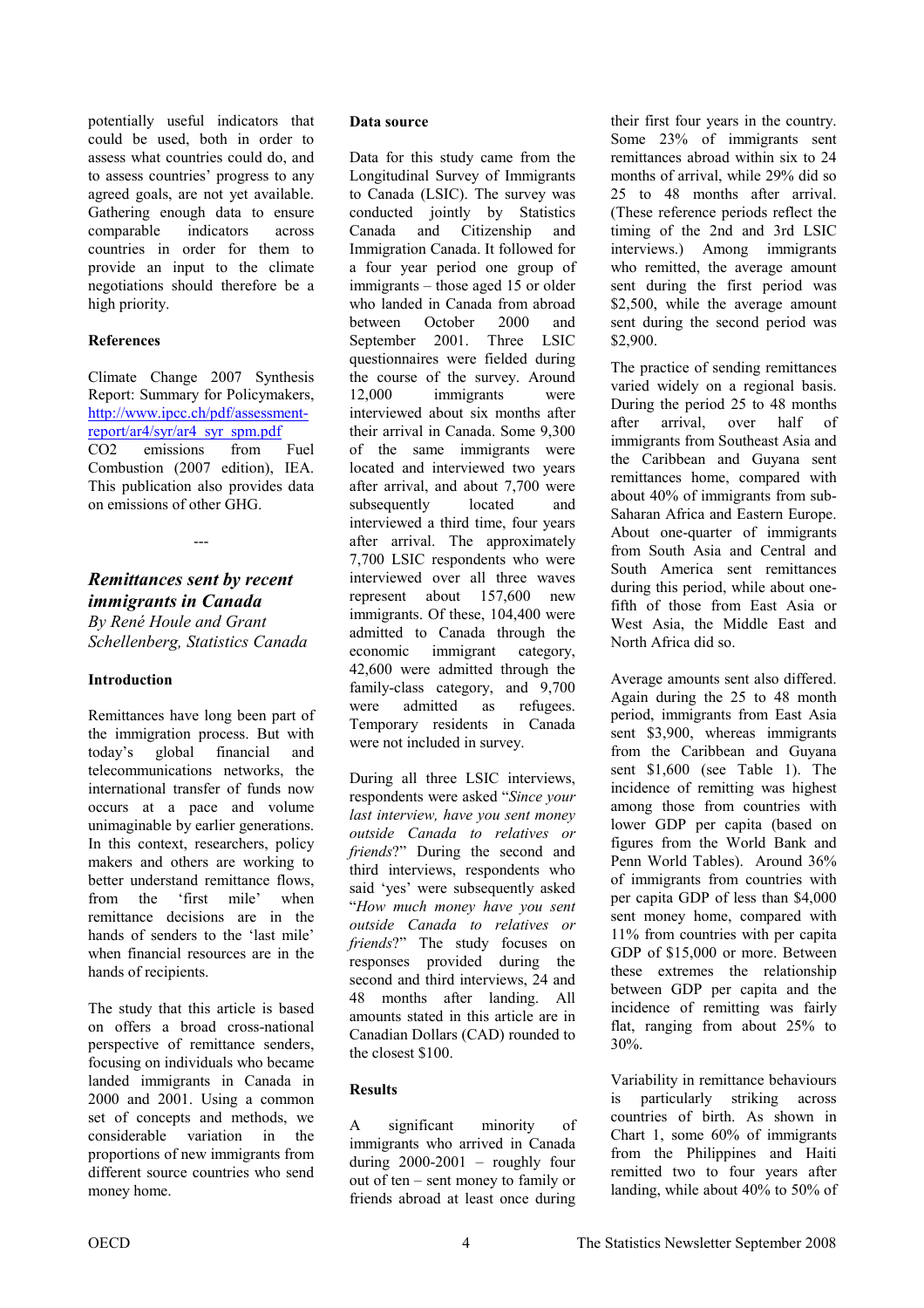|                                       |                     | 6 to 24 months after<br>landing in Canada | Table 1. Percentage of LSIC respondents who remitted and average amount remitted<br>25 to 48 months after<br>landing in Canada |                             |
|---------------------------------------|---------------------|-------------------------------------------|--------------------------------------------------------------------------------------------------------------------------------|-----------------------------|
|                                       | $%$ who<br>remitted | Average amount<br>remitted*               | $\%$ who<br>remitted                                                                                                           | Average amount<br>remitted* |
| <b>Total</b>                          | 23%                 | \$2,500                                   | 29%                                                                                                                            | \$2,900                     |
|                                       |                     |                                           |                                                                                                                                |                             |
| <b>Region of birth</b>                |                     |                                           |                                                                                                                                |                             |
| <b>Southeast Asia</b>                 | 52                  | \$2,000                                   | 56                                                                                                                             | \$2,400                     |
| Caribbean & Guyana                    | 47                  | \$1,400                                   | 54                                                                                                                             | \$1,600                     |
| Sub-Saharan Africa                    | 37                  | \$2,400                                   | 42                                                                                                                             | \$2,500                     |
| <b>East Europe</b>                    | 32                  | \$1,800                                   | 41                                                                                                                             | \$2,100                     |
| <b>South Asia</b>                     | 23                  | \$3,600                                   | 28                                                                                                                             | \$3,700                     |
| <b>Central &amp; South America</b>    | 23                  | \$2,000                                   | 25                                                                                                                             | \$2,000                     |
| <b>East Asia</b>                      | 13                  | \$2,900                                   | 20                                                                                                                             | \$3,900                     |
| West Asia, Middle East & North Africa | 13                  | \$2,000                                   | 19                                                                                                                             | \$2,500                     |
| North America, West Europe, Oceania   | 11                  | \$3,200                                   | 11                                                                                                                             | \$3,600                     |
|                                       |                     |                                           |                                                                                                                                |                             |
| <b>GDP/capita in country of birth</b> |                     |                                           |                                                                                                                                |                             |
| Less than \$2,000                     | 31                  | \$1,900                                   | 35                                                                                                                             | \$2,200                     |
| \$2,000 to \$3,999                    | 31                  | \$2,700                                   | 37                                                                                                                             | \$3,000                     |
| \$4,000 to \$5,999                    | 20                  | \$2,500                                   | 25                                                                                                                             | \$3,300                     |
| \$6,000 to \$7,999                    | 19                  | \$1,600                                   | 31                                                                                                                             | \$2,200                     |
| \$8,000 to \$14,999                   | 26                  | \$2,400                                   | 28                                                                                                                             | \$1,900                     |
| \$15,000 and over                     | 8                   | \$3 100                                   | 11                                                                                                                             | \$3 900                     |

### **Table 1. Percentage of LSIC respondents who remitted and average amount remitted**

**815,000 and over 8 815,000 and over 8 83,100** 11 **83,900 <sup>8</sup>Remittance values reported two years and four years after arrival have not been adjusted for inflation.** 



**Chart 1**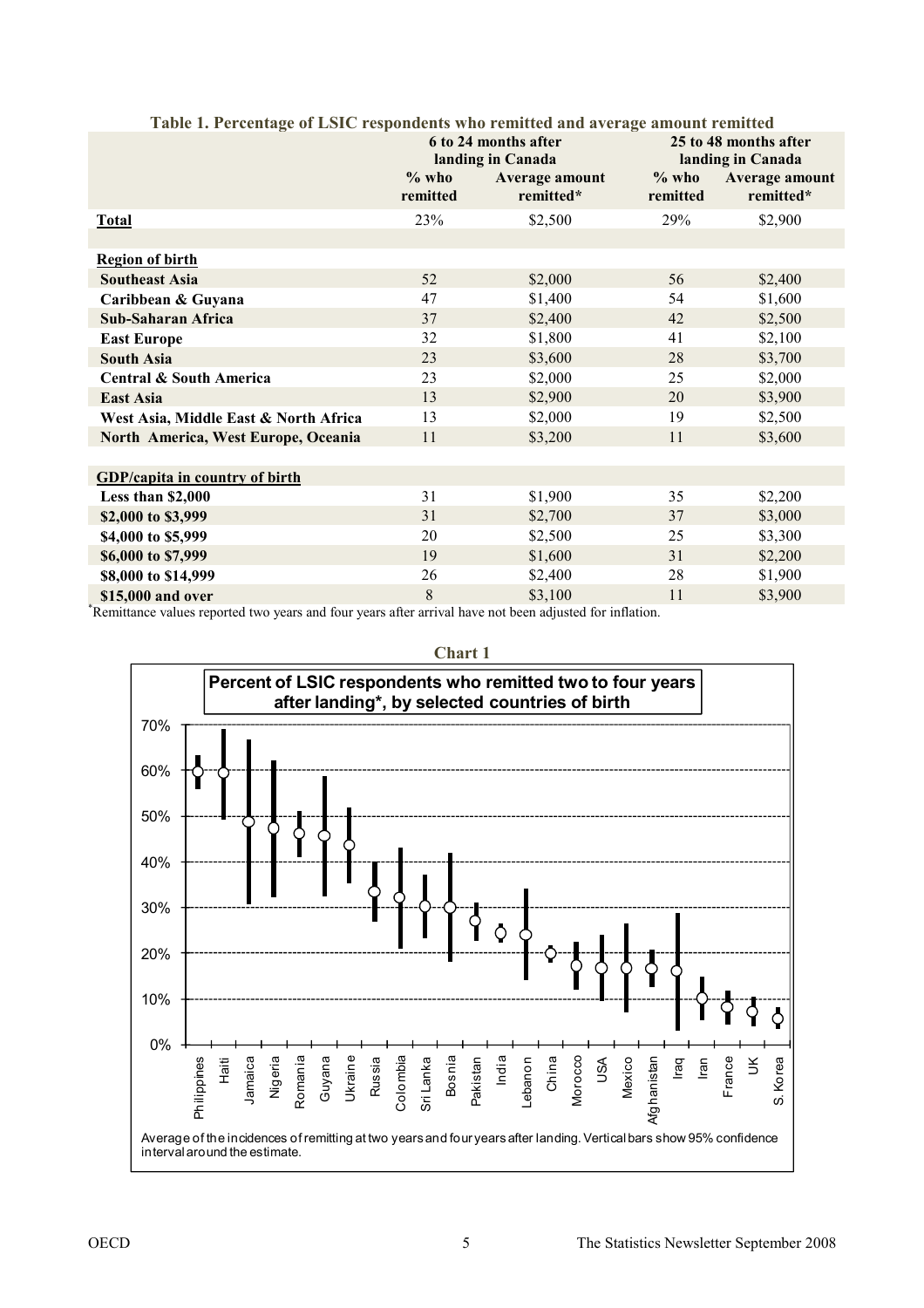| Table 2.                                                                                      |
|-----------------------------------------------------------------------------------------------|
| Characteristics of remittances 25 to 48 months after landing in Canada, by immigrant category |

|                                |              | <b>Category of admission to Canada</b> |                     |                 |
|--------------------------------|--------------|----------------------------------------|---------------------|-----------------|
|                                | <b>Total</b> | <b>Economic</b>                        | <b>Family-class</b> | <b>Refugees</b> |
|                                |              |                                        |                     |                 |
| <b>Percent who remitted</b>    | 29%          | 29%                                    | 29%                 | 31%             |
| Average amount remitted        | \$2,900      | \$3,000                                | \$2,700             | \$1,900         |
|                                |              |                                        |                     |                 |
| Of those remitting, % who sent |              |                                        |                     |                 |
| <b>Less than \$500</b>         | 26           | 21                                     | 33                  | 45              |
| \$500 to \$999                 | 21           | 22                                     | 19                  | 17              |
| \$1,000 to \$2,499             | 24           | 26                                     | 22                  | 19              |
| \$2,500 to \$4,999             | 18           | 19                                     | 16                  | 14              |
| \$5,000 or more                | 11           | 12                                     | 10                  | 5               |
| <b>Total</b>                   | 100%         | 100%                                   | $100\%$             | $100\%$         |

immigrants from Jamaica, Nigeria, Romania, Guyana and the Ukraine did so. Immigrants from France, the United Kingdom and South Korea — three industrialized countries were at the bottom of the distribution.

In general, immigrants enter Canada under three main classes: the economic class, the family class and the refugee class. Economic-class immigrants made up two-thirds of those included in the LSIC. About 30% of immigrants in all three categories sent a remittance 25 to 48 months after arrival (Table 2). However, among those who did so, economic immigrants sent somewhat larger amounts than refugees (at \$3,000 and \$1,900, respectively).

Of the immigrants who sent a remittance during the 25 to 48 month period after arrival, just over one-quarter sent less than \$500. This was the case for 45% of refugees, but only 21% of economic immigrants. At the high end of the distribution, 12% of the economic immigrants who remitted sent \$5,000 or more, compared with 5% of refugees.

Descriptive statistics certainly testify to the magnitude of crossnational differences in remittance behaviours. These differences partly reflect the varying characteristics of immigrants from different countries. Multivariate models were run to assess the importance of individual characteristics, such as sex, age, education, family income, and household composition.

Financial capacity and obligations to family members were both strongly correlated with remittance behaviours. Considering financial capacity, the predicted probability of remitting rose steadily across family income groups, from  $10\%$ among immigrants in families with incomes under \$10,000 to 36% among those with family incomes of \$70,000 plus. Among immigrants who remitted, the amounts sent also increased steadily across income groups. Considering labour force attachment, immigrants who were employed full-time were significantly more likely to remit than those employed part-time or not at all. Employment status was not, however, correlated with amounts sent. Immigrants with savings outside of Canada were less likely to remit than those with no savings abroad.

Turning to family obligations, immigrants who had minor children residing with them in Canada were less likely to remit than those with no minor children residing with them. Specifically, the predicted probability of remitting was 18% for immigrants in households with three or more children compared with 27% for immigrants in households with no children. Conditional on remitting, immigrants residing with three or more children sent about 36% less than immigrants residing with no children. Considering family members abroad, immigrants who were sponsoring or intending to sponsor family members to move to Canada were more likely to remit, and to remit larger amounts, than immigrants with no sponsorship activities or intentions.

Given the considerable variation in the remittance behaviours of immigrants from different regions, one question that arises is whether the same set of factors are associated with remitting in each of them. To address this, separate analyses were run for immigrants in each of nine world regions and results were compared. This shows that financial capacity and family obligations are consistently correlated with remittance behaviours. For instance, the likelihood of remitting and the amount remitted were both positively associated with family income in seven of the nine regional models, while sponsorship of a family member was associated with remitting in five.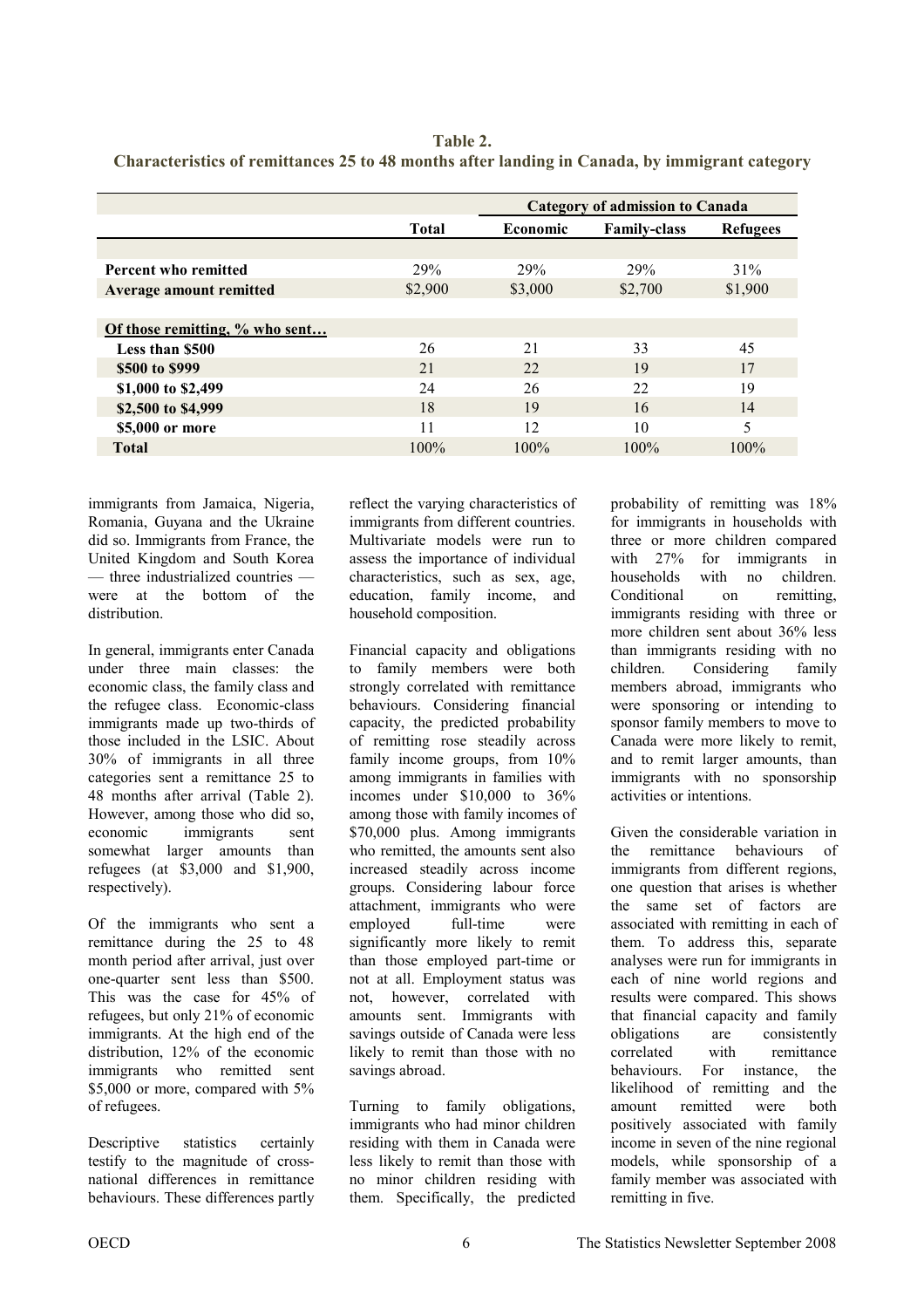<span id="page-6-0"></span>Greater regional variability was evident with other characteristics. For example, women from South Asia or from West Asia, the Middle East and North Africa were less likely to remit than their male counterparts from the same region. Such a pattern was not evident among immigrants from other regions.

Overall, evidence from the Longitudinal Survey of Immigrants to Canada (LSIC) indicates that, during their initial years in Canada, a significant minority of new immigrants send remittances to family or friends abroad. Intercountry and inter-regional differences are considerable. Within a single landing cohort in Canada, the incidence of remitting ranged from about 10% to 60% among immigrants from different countries and the average amounts ranged from about \$1,000 to \$6,000. Financial capacity and family characteristics were consistently associated with remittance sending among immigrants from most world regions. Even so, large inter-country and inter-regional differences in remittance behaviours remain when socioeconomic characteristics are taken into account. Other factors beyond the scope of this analysis, such as the characteristics and circumstances of family members 'back home' and institutional characteristics within bilateral remittance corridors are no doubt important factors.

The complete version of this study can be downloaded at: [http://www.statcan.ca/english/resear](http://www.statcan.ca/english/research/11F0019MIE/11F0019MIE2008312.htm) ch/11F0019MIE/11F0019MIE2008 312.htm

*Update of the 1993 System of National Accounts* 

---

*by Charles Aspden, OECD* 

The update of the 1993 System of National Accounts (1993 SNA) that was begun five years ago is now in its final stages. A "pre-edited, white cover" version of Volume 1 of the

2008 SNA, which comprises the first 17 chapters of the complete manual, was released on the website of the United Nations Statistical Division (UNSD) on 8 August 2008 http://unstats.un.org/unsd/sna1993/d [raftingphase/WC-SNAvolume1.pdf.](http://unstats.un.org/unsd/sna1993/draftingphase/WC-SNAvolume1.pdf)  Volume 2 is expected to be approved by the United Nations Statistical Commission at its meeting in February 2009. A final version of the complete 2008 SNA is expected to be published in English later in 2009 – maybe in one or possibly two volumes. Publication of the 2008 SNA in the other official languages of the United Nations will follow.

The preparation of Volume 2 is in progress, and draft chapters are being posted on the UNSD's website for world-wide comment progressively:

[http://unstats.un.org/unsd/sna1993/d](http://unstats.un.org/unsd/sna1993/draftingphase/chapterissuematrix.asp) raftingphase/chapterissuematrix.asp

### **Major changes in the 2008 SNA**

Changes to previous recommendations and entirely new recommendations in the 2008 SNA cut across almost all parts of the manual, but they are concentrated in parts that deal with non-financial assets, financial services and financial instruments, the rest of the world (balance of payments) and government and the public sector. In other words, the majority of the recommendations relate to units and transactions that represent characteristics of an increasingly globalised economy, innovation in financial instruments and stronger interest in the sources of wealth and debt of the private and the public sectors. Some of the recommendations affect major aggregates of the System, such as GDP and saving, as would be expected of an update intended to capture the evolving aspects of production, consumption and accumulation. Many other recommendations do not affect the major aggregates but reflect a range of other elements, including elaborations and clarifications of definitions and classifications.

Some of the major changes are:

- New recording of pension schemes
- Explicit recognition of capital services
- Recognition of the outcomes of Research and Experimental Development (R&D) as fixed assets
- Recognition of offensive weapons and their means of delivery as fixed assets
- Goods for processing to be recorded on a change of ownership basis

A brief description of these changes follows. Furthermore in depth details for the above issues can be found in the 13th edition of the *Statistics Brief "The revision of the 1993 System of National Accounts – what does it change?"*  [http://www.oecd.org/dataoecd/32/3](http://www.oecd.org/dataoecd/32/39/39267818.pdf) 9/39267818.pdf

#### **New recording of pension schemes**

As a result of increasing longevity and low birth rates many countries are experiencing increases in the average age of their population, with the expectation of further increases for many years to come. Among other things this has major implications for the provision of pensions for retirees in future years. The 1993 SNA only gives a partial picture of the pension obligations of businesses and government, and it has been widely accepted that a fully comprehensive picture is needed.

The 1993 SNA makes a distinction between employer pension schemes and social security even though both are part of social insurance schemes. Employer pension schemes are viewed primarily as being a means of redistributing income over time for a single individual. Depending on the conditions of employment, an employee builds up a claim on his employer during his period of employment for income to be paid after retirement. Social security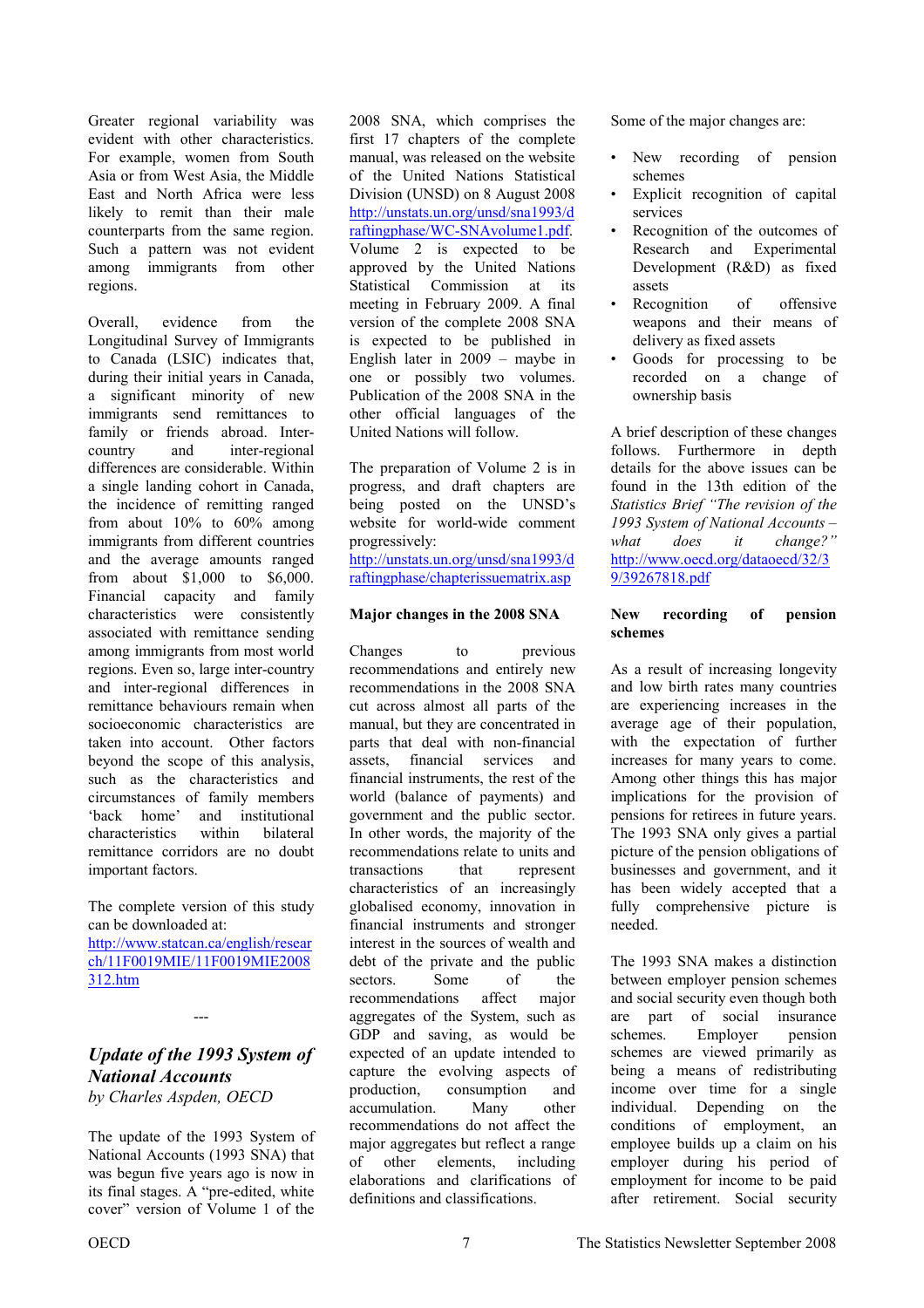schemes, in contrast, primarily redistribute income among a set of individuals at a single point in time. It is this notion of redistribution between large sections of the population within the current period that leads to their funding on a payas-you-go-basis.

The 2008 SNA recommends that the full pension entitlements of households accruing in private employer pension schemes should be shown in the accounts. For defined contribution schemes this is determined by the actual contributions in a period, but for defined benefit schemes they will have to be determined actuarially. The same applies in principle for government employer pension schemes. But there is a problem here because for some countries it is difficult to distinguish between government employer pension schemes and social security schemes. To overcome this difficulty the 2008 SNA recommends that a standard table should be prepared in conjunction with the regular accounts showing the pension entitlements accruing to households for all pension schemes, regardless of the means of funding or the category of the unit bearing the responsibility to meet the obligations of the pension scheme. Countries will have flexibility about whether all of these schemes should be carried forward to the "core accounts" (that is, whether the full increase in the entitlements will be shown as income and saving of households), but in cases where particular schemes are not carried forward, a reasoned explanation for why this is not done will be required.

#### **Cost of capital services**

Capital services provided by nonfinancial assets to the production process are not explicitly mentioned in the 1993 SNA. The OECD manual *Measuring Capital* (currently under revision; a new edition is expected to be released shortly) defines capital services as

inputs that flow to production from a capital asset.

# **Invitation to SDMX Global Conference 2009**

#### **OECD, Paris, 19-21 January 2009**

The Statistical Data and Metadata Exchange (SDMX) initiative is sponsored by the BIS, ECB, Eurostat, IMF, OECD, UN and the World Bank. The goal of the initiative is to develop and promote technical standards, contentoriented guidelines and related implementation tools to foster greater efficiencies and reduce reporting burden associated with the exchange of statistical information. These standards are now well established and approved as an ISO technical specification.

This conference aims to gather a diversified audience of people interested in SDMX from different angles: Statisticians, technical experts and managers from national and international statistical organisations; users of<br>statistics: redistributors of statistics; redistributors statistics; software vendors.

Main issues to be discussed in the conference are the SDMX standards and guidelines and their implementation around the world. In addition, workshops will be organised aiming at increasing the knowledge of SDMX at all levels.

For conference registration and presentation proposals, visit: <u>www.sdmx.org</u>\_\_\_\_\_\_\_\_\_\_\_\_\_

When assets are used by their owner, the value of capital services appears implicitly as part of the gross operating surplus. It can be estimated as the sum of depreciation, expected real holding gains/losses and a return to capital, similar in value to the cost of interest on the remaining value of the asset.

The recommendation begins by noting that capital services for assets used in market production are implicitly included within the 1993 SNA but are not separately identified. Given the importance of identifying them for productivity measurement and other analysis, a new chapter (20) is included in the 2008 SNA explaining the role and appearance of capital services in the system and stressing the desirability of calculating capital services, capital stock and consumption of fixed capital in an integrated and consistent manner. No changes will be made to standard entries in the accounts to show capital services but an explanation will be provided of how supplementary items or tables could be derived and presented. Hence, there is no recommendation to include capital services in the core accounts, but some countries may choose to include them as "of which" items for gross operating surplus (or value added in volume terms).

#### **Research and experimental development**

The 1993 SNA does not recognize research and experimental development (R&D) as an asset, despite the fact that it is thought to be a major contributor to future economic growth. R&D undertaken on own account is not recorded as output and expenditures on R&D are recorded as consumption, with the result that GDP is understated. Stocks of R&D assets are not recorded in the balance sheet, and hence the net worth of a country is also understated. The 2008 SNA changes all this by recognizing R&D as a fixed asset and records expenditures on R&D as capital formation in just the same way as buildings, equipment and software, etc.

While there is strong support by countries for adopting these recommendations in the SNA, there is also considerable concern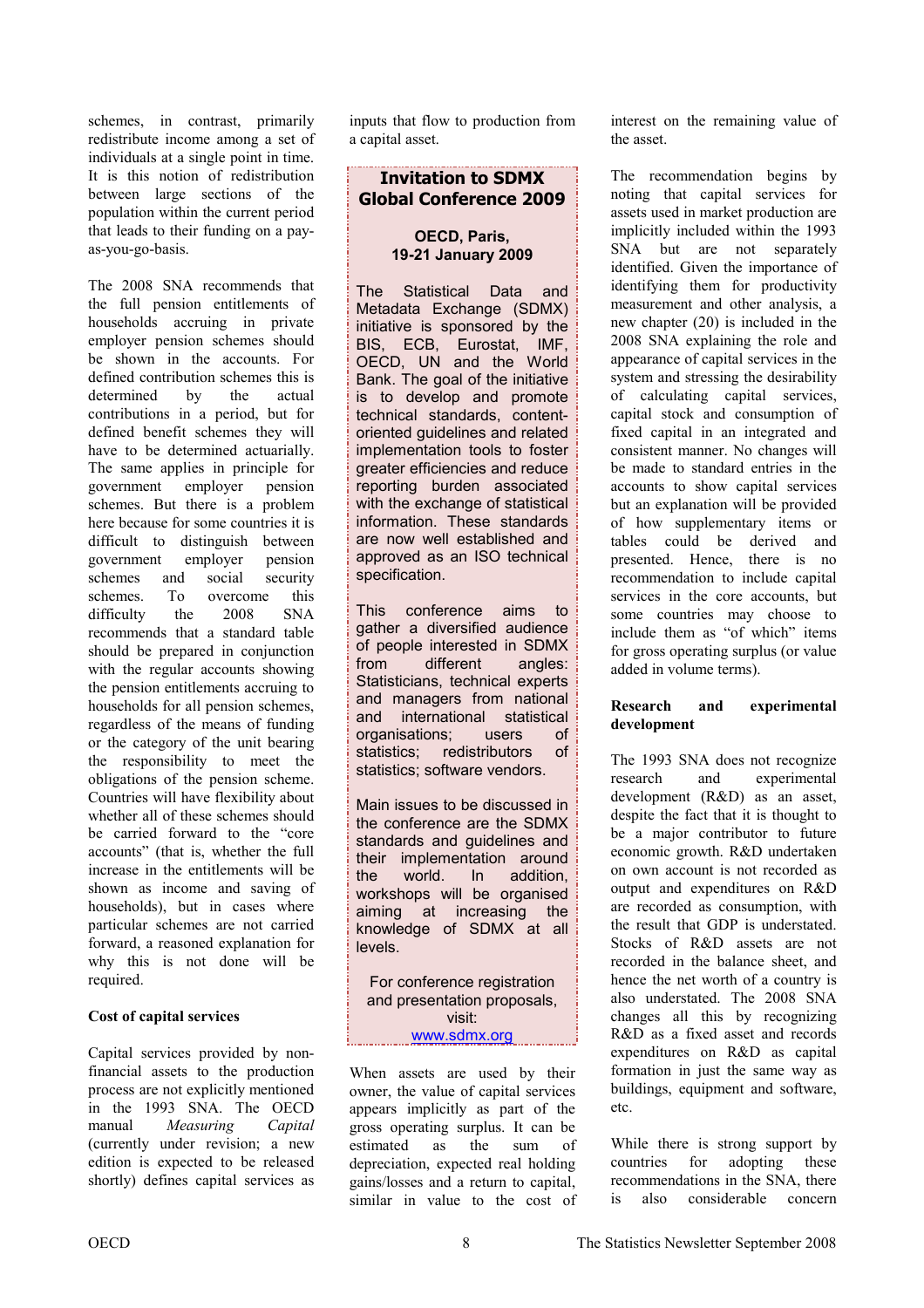<span id="page-8-0"></span>about the difficulties of measurement. For this reason many countries are constructing R&D satellite accounts and will not incorporate their estimates into their core accounts until they are satisfied of their efficacy. Several OECD member countries have already compiled R&D satellite accounts and EU member states as a whole are expected to begin doing so on an annual basis in the next few years.

To help countries in this work and to foster international comparability, the OECD has set up a task force to develop a handbook that will provide guidance on the compilation of gross fixed capital formation and other capital measures [(capital stock, consumption of fixed capital (CFC) and the provision of capital services] of intellectual property products. Although the major reason for taking this initiative is to provide guidance for deriving measures of R&D, the handbook will also provide guidance on the three other types of intellectual property products: software and databases; entertainment, literary and artistic originals; and mineral exploration and evaluation.

#### **Weapons systems**

In the 1993 SNA, offensive weapons and their means of delivery are excluded from capital formation regardless of the length of their life. That treatment implies that military assets provide defence services only and entirely in the period of acquisition. Further, weapons whose expense has been expressed as intermediate consumption, according to this treatment, can be sold or exported in another accounting period, calling for counter-intuitive entries in the accounts for government.

The recommendation in the 2008 SNA is that all military expenditure that meets general SNA criteria for capital formation — that is, being used in production over a period in excess of one year — will be treated

as capital formation. Weapons systems and military inventories will be distinguished within fixed capital formation and inventories, respectively.

#### **Goods for processing**

Both the 1993 SNA and the *Fifth Edition of the Balance of Payments Manual* (BPM5) treat goods that are sent abroad for processing and then returned to the country from where they were dispatched as undergoing an effective change of ownership. The goods are therefore recorded in exports when they leave the first country and again in imports when they return to it. The country undertaking the processing is shown as producing goods that are recorded at their full value, even though the processor never has to pay for the value of the goods on entry. With the increasing importance of offshore processing, such treatment is increasingly questionable.

The 2008 SNA recommends that imports and exports should be recorded on a strict change of ownership basis. That is, goods being processed in one country on behalf of another should not be part of imports and exports in the balance of payments and SNA. The consequences affect the recording of transactions within the national economy as well as international transactions. The decision to record on a pure change of ownership basis implies that no transactions will be recorded for intra-enterprise (interestablishment) deliveries when goods are passed from one establishment to another for processing and then returned. The change has implications for the input-output tables, which on the proposed basis will reflect what each unit contributes to the production process rather than the physical technology, as previously was the case.

#### **Introduction of the 2008 SNA by OECD countries**

It is likely that nearly all OECD member countries will implement most of the changes in the 2008 SNA over a five or six year period, starting at the end of 2009. Australia is expected to be the first country to make the change in late 2009, and the US and Canada are expected to follow in 2012-13. The European Union is revising its own national accounts manual the *European System of Accounts 1995* (ESA95) to be consistent with the 2008 SNA. The aim is that the revised ESA should be formally adopted in 2011 and that EU member countries should implement in it their national accounts in 2014.

It is expected that as countries adopt the new SNA and ESA they will make estimates on both the old and new bases for an overlap period, but it is unlikely that countries will continue to compile "old" and "new" estimates in parallel for subsequent periods. This means that there will be a reduction in comparability of *levels* for a number of years, but it is unlikely that any of the changes will have much impact on GDP growth rates. Users will be informed about the progressive adoption of the 2008 SNA and revised ESA with appropriate metadata in OECD publications and data releases.

# *UNCTAD launches Global Databank on World Trade in Creative Products*

---

*Press release, Geneva, 15 August 2008* 

An UNCTAD database providing trade statistics on creative goods and services is available to the public as of today at the Internet site http://stats.unctad.org/creative The statistics cover about 235 products related to heritage, arts, media and functional creations.

The database's statistics are based on information reported by national sources to the United Nations. Currently the site shows global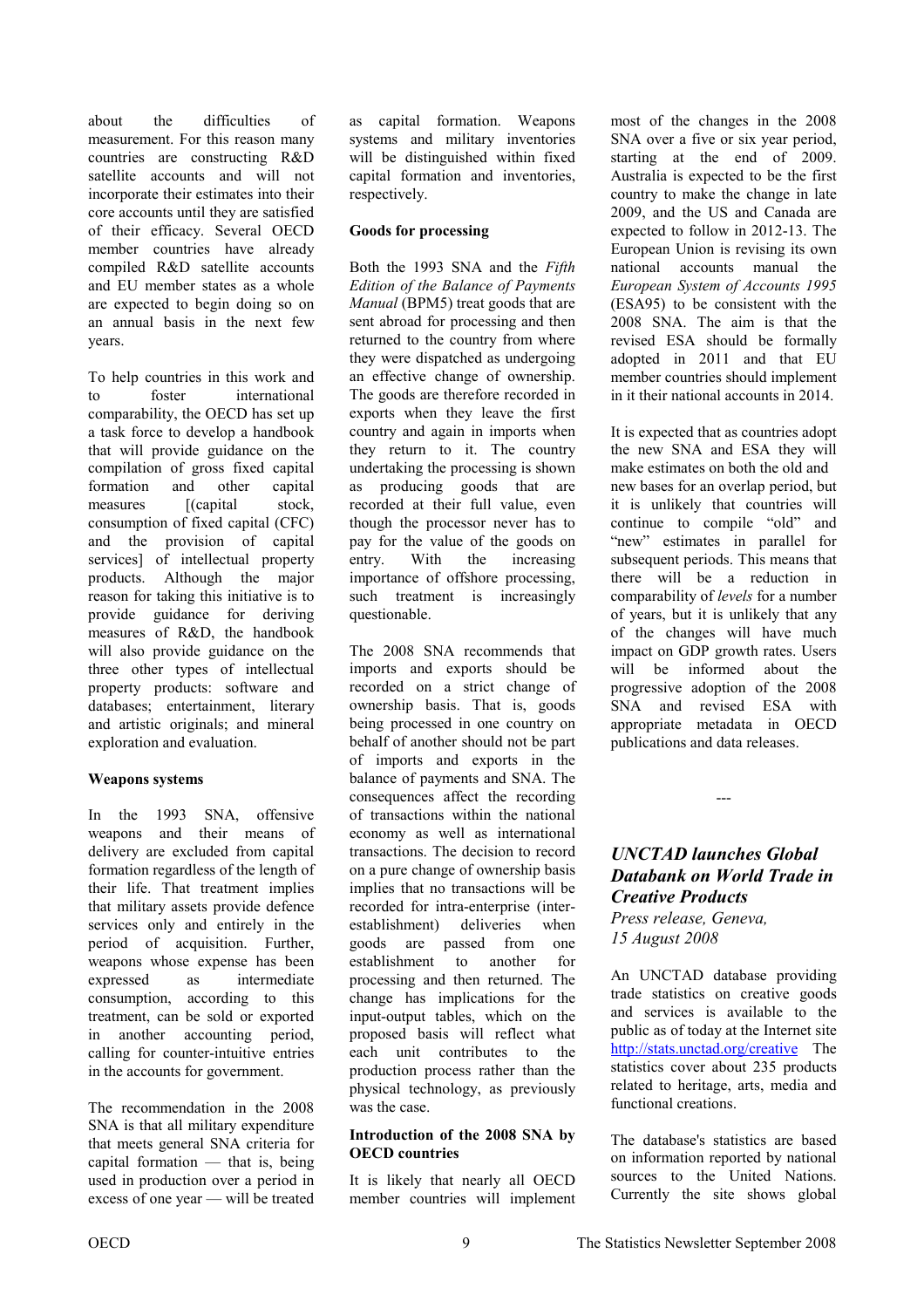

trade flows for 1996-2006. The statistics are available as tabular reports, country profiles, tables, and charts. Selected products are listed along with the major exporters/importers in major markets for such creative products as art and crafts, music CDs and video/films.

The site is a "work in progress" that aims at improving market transparency and supporting governments in policy making. There are gaps in data, as traditional statistical methods are being updated to reflect accurately the rapidly growing international exchange of digitalized products such as music, films, videos, advertising, news, and all creative content that travel via the Internet and mobile phones.

The Creative Economy Report 2008, released by UNCTAD/UNDP in April, showed that global trade in creative goods and services grew by 8.7% annually from 2000-2005, making it one of the most vibrant sectors in world commerce. The value of exports of creative goods reached US\$ 335.5 billion in 2005, according to figures reported by over 130 countries, while exports of creative services totalled \$89 billion.

Trade in creative products is dominated by developed countries - - they account for about 90% of exports of music and audiovisuals,

for example -- although the world's poorer nations have achieved rapid growth in the creative sector recently. One noteworthy trend is that printed media are facing challenges due to the growing influence of electronic publishing. In Europe, which has the world's highest rate of broadband Internet penetration, circulation of printed newspapers is declining. By contrast, in developing countries where competition from electronic publishing is less of a factor because of expensive and limited Internet access, the circulation of printed newspapers seems less affected. Worldwide, the database shows, global sales of published material and printed media (all kinds of news circulated as newspapers, magazines, books etc) had a growth rate of 3% for 2000- 2005, with exports amounting to US\$ 15.3 billion in 2005.

Governments, enterprises, the creative community -- including independent artists/creators, academia, the media and international institutions -- are all potential end-users of this global database, which provides factual trade data by products, countries and regions.

The charts above are an illustration of what users can obtain from the database.

---

# *New OECD Dataset on Patents by Regions*

The OECD has developed a new dataset on patents by regions (REGPAT) which is available for downloads - for research and analysis purposes.

**The OECD REGPAT database (May 2008)** presents patent data (Euro-PCT and EPO) that have been linked to regions according to the addresses of the applicants and inventors. The data have been "regionalised" at a very detailed level so that more than 5000 regions are covered across most OECD countries plus China and India. REGPAT allows patent data to be used in connection with other regional data such as GDP or labour force statistics, and other patentbased information such as citations, technical fields and patent holder's characteristics (industry, university, etc.), thus providing researchers with the means to develop a rich set of new indicators and undertake a broad range of analyses to address issues relating to the regional dimension of innovation.

The methodology used for the construction of REGPAT has just been published, to give users the opportunity to suggest modifications and thus contribute to improvements in the quality of REGPAT (OECD, *STI Working Paper 2008/2*: [http://www.oecd.org/dataoecd/22/1](http://www.oecd.org/dataoecd/22/19/40794372.pdf) 9/40794372.pdf).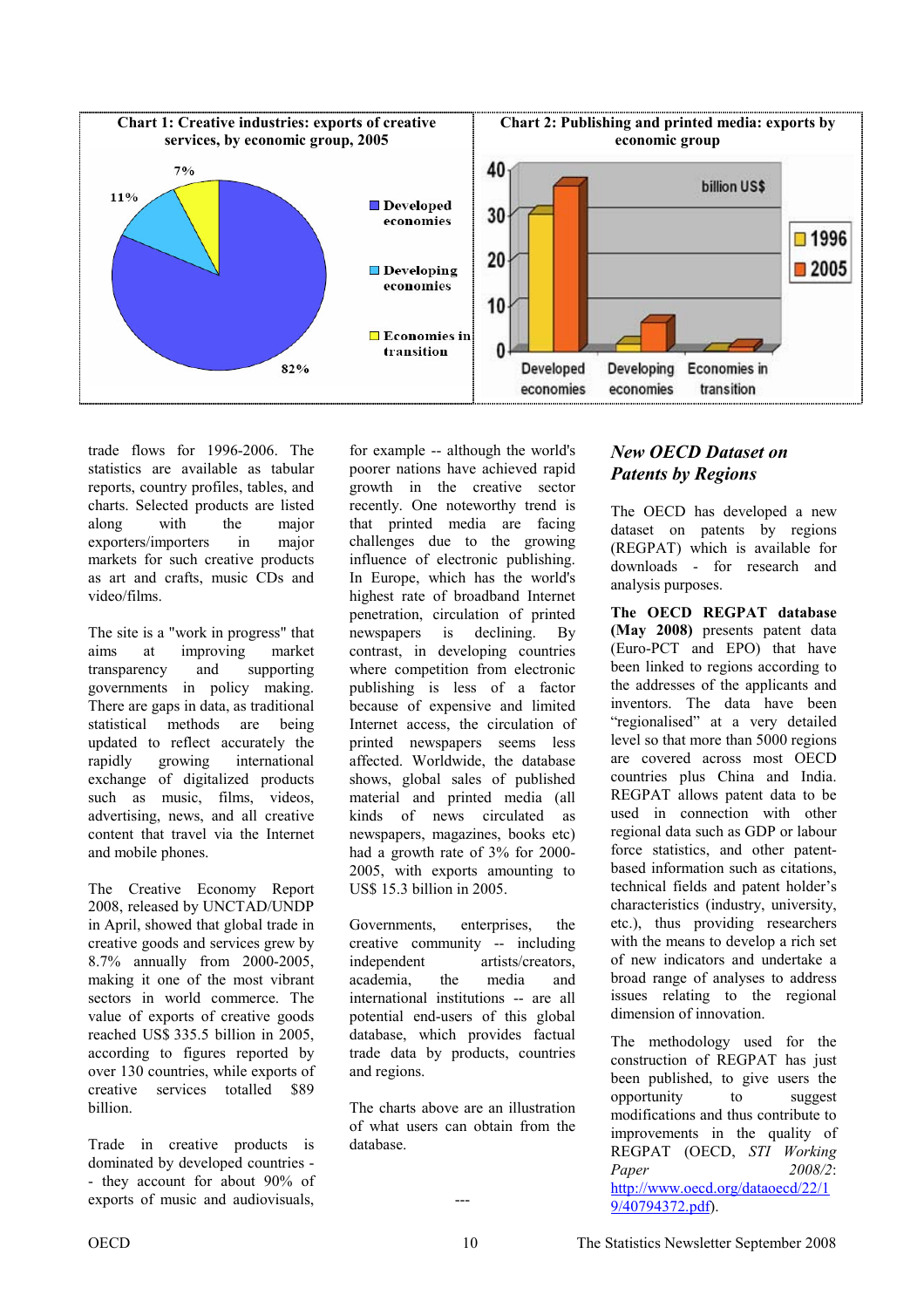<span id="page-10-0"></span>REGPAT database mainly derives from EPO Worldwide Statistical Patent Database (PATSTAT, October 2007 version) and will be regularly updated to match PATSTAT's updates.

**The OECD database on Triadic Patent Families (May 2008)** was updated using PATSTAT (October 2007). The OECD's "triadic" patent families consist of sets of patents filed at the European Patent Office (EPO), the Japanese Patent Office (JPO) and granted by the United States Patent and Trademark Office (USPTO) - that share one or more priorities (first filing of a patent world-wide). *For further information on Triadic patent families:*

http://www.olis.oecd.org/olis/2004d [oc.nsf/LinkTo/NT00000EA2/\\$FILE](http://www.olis.oecd.org/olis/2004doc.nsf/LinkTo/NT00000EA2/$FILE/JT00160184.PDF) /JT00160184.PDF

**The OECD/EPO Citations database (2006)** covers citations present in EPO patent applications as a result of European and/or International (PCT) search procedures. The data relate to patent applications up to mid-July 2005 based on EPO's REFI database at the time. Information has also been drawn from EPO's Epoline (via OECD's Patent database), the first (April 2006) edition of EPO's World-wide patent statistics database (PATSTAT) and WIPO data. This dataset was set up in close cooperation with Dietmar Harhoff and his team at University of Munich (LMU). Please note that an updated version of the citations database, based on latest version of PATSTAT, will be developed later this year. *For further information on the Citations database:* [http://www.oecd.org/dataoecd/18/1](http://www.oecd.org/dataoecd/18/17/35520805.pdf) 7/35520805.pdf

In addition to the raw data, a set of predefined patent indicators were updated in April 2008 and are available on-line:

• **Patent counts by country and technology fields** (EPO, Euro-PCT, USPTO, Triadic Patent Families): [http://stats.oecd.org/wbos/defaul](http://stats.oecd.org/wbos/default.aspx?DatasetCode=PATS_IPC) t.aspx?DatasetCode=PATS\_IPC

# **Counting Children In!**

Child Indicators: Research, Theory, Policy and Practice **2nd International Conference of International Society for Child Indicators (ISCI)**  4-5 November 2009

#### and

The Social Justice and Social Change Research **Centre** University of Western Sydney (UWS) Symposium **"Children as Experts in Their Own Lives: Developing Child Inclusive Research Policy and Practice"**  3 November 2009

Venue for both events is the Parramatta campus of the University of Western Sydney.

For further information, please mail the conference secretariat at ISCI Conference 09@uws.edu.au

The call for abstracts for both the ISCI conference and the SJSC (UWS) symposium will open in November 2008 and close 30 April 2009. Abstracts should be up to 300 words in length to be submitted through the conference website. Details of the website and how to submit abstracts will be provided at a later date.

- **Patent counts by country and US patent classification** (USPTO and Triadic Patent Families): [http://stats.oecd.org/wbos/defaul](http://stats.oecd.org/wbos/default.aspx?DatasetCode=PATS_USPC) t.aspx?DatasetCode=PATS\_US PC
- **Indicators of international cooperation in patents** (EPO, Euro-PCT): http://stats.oecd.org/wbos/defaul [t.aspx?DatasetCode=PATS\\_CO](http://stats.oecd.org/wbos/default.aspx?DatasetCode=PATS_COOP) OP

• Available soon, a new set of indicators on patents by regions and selected technology fields (EPO, Euro-PCT)

For further information on OECD work undertaken in the field of patent statistics, please consult the following page: www.oecd.org/sti/ipr-statistics

Data with individual records can be downloaded from a secure password protected – server. Should you require more detailed information on the data sets or should you wish to access one of these datasets, please send a request to Hélène Dernis (helene.dernis@oecd.org).

# *Release of OECD Health Data 2008*

---

The 2008 edition of *OECD Health Data*, the most comprehensive source of comparable statistics on health and health systems across OECD countries, was released on 26 June 2008.

Covering the period 1960 to 2006, *OECD Health Data 2008* is an interactive database that can be used for comparative analyses on:

- Health status
- Health care resources and utilisation
- Long-term care resources and utilisation
- Health expenditure and financing
- Social protection (including public health coverage and private health insurance)
- Pharmaceutical market
- Non-medical determinants of health (including smoking and obesity)

The 2008 online edition of *OECD Health Data* includes, for the first time, the main tables derived from the joint OECD, Eurostat and WHO data collection of Health Accounts. These tables allow more detailed analyses of health expenditure by types of health services and goods, by health care providers and by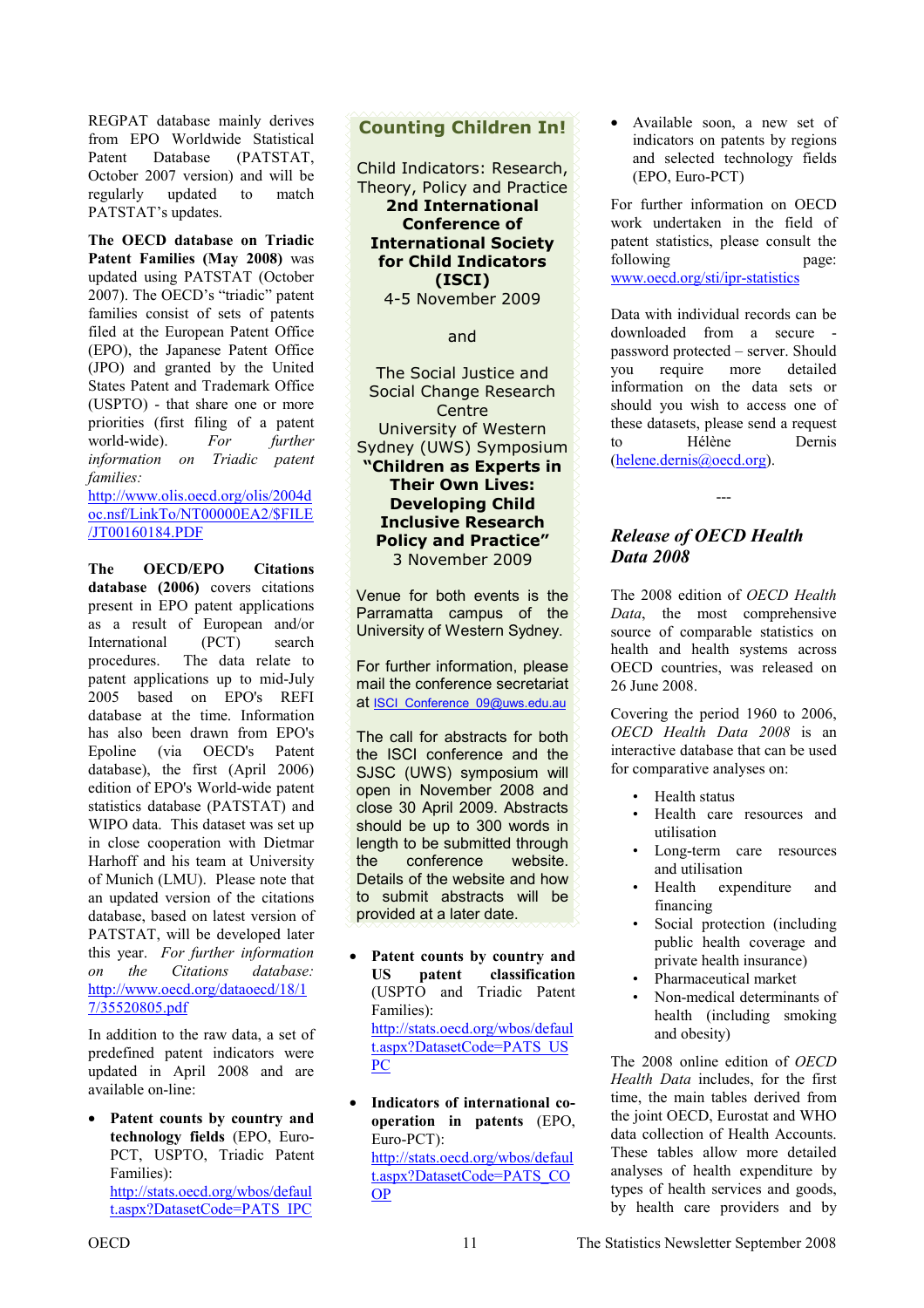<span id="page-11-0"></span>financing sources. The 2008 edition also provides new data on a number of important topics, including:

- the number of foreign-trained doctors in OECD countries;
- more detailed information on nurses, usually the most numerous health care providers in OECD countries;
- the incidence of a number of vaccine-preventable diseases (such as measles, pertussis and Hepatitis B), complementing existing series on childhood vaccination rates for these diseases which are part of the health care quality indicators (HCQI) data set; and
- the number of elderly people receiving long-term care at home or in institutions.

*OECD Health Data* 2008 is available online or on CD-ROM to subscribers of SourceOECD. Access is also provided to all national data correspondents, officials in national governments and other international organisations, upon request. The database can be queried in English, French, German, Italian and Spanish. Japanese and Russian are available exclusively in the online version

(www.ecosante.org/oecd.htm). Website: www.oecd.org/health/healthdata Contacts: Gaetan.Lafortune@oecd.org and

Marie-Clémence.Canaud@oecd.org

---

# *Working Long Hours in New Zealand: A profile of long hours workers using data from the 2006 New Zealand Census*

*by Dr. Lindy Fursman, Consultant to the New Zealand Department of Labour.* 

#### **Introduction**

Previous international and New Zealand research has highlighted the issue of long working hours

(defined as 50 or more hours per week) , both in terms of the high proportions of New Zealanders who work long hours and the significant numbers of employees who indicate that they would prefer to work fewer hours (Department of Labour, 2006). International reports have found that New Zealand has one of the highest proportions of long hours workers in the OECD (Messenger, 2004).

Much of the previous analysis related to long working hours in New Zealand has focused on whether there have been changes in the proportion of employees working more than 50 hours per week. Complicating these analyses are differences in the way long hours data has been collected, and variations in the variables included when long hours "averages" are considered. Less work has been done to compile an overall profile of the workers who work long hours and within those analyses, seemingly disparate conclusions are commonly drawn.

This article attempts to compile a demographic profile of those who work the longest hours in New Zealand, using data from the 2006 Census.

#### **The data**

The New Zealand Census collects data on every resident who is in New Zealand on Census night, with the most recent census taking place on Tuesday 7 March 2006. The Census thus provides the most inclusive sample of data available in New Zealand.

While the Census is the best data set for examining a profile of long hours workers, it is not without problems. The most significant relates to the way data on working hours is collected. The Census asks respondents "How many hours, to the nearest hour, do you usually work each week?" requiring respondents to estimate their usual average hours. It is thus likely that some responses will vary from

actual hours worked, as people round their working hours up or down, report hours that cluster around common standards (such as '40' or '50' hours a week), or forget to report increased or decreased hours that have occurred or will occur in the future (such as including overtime).

In addition, there is no guarantee that the census questionnaire is completed by the member of the household for whom the data is gathered, a problem with all selfcompletion surveys. If the form was completed by someone else in the household, the accuracy of reported working hours may be in question. Finally, despite escaping sampling errors and bias that may exist with other data sets, the Census still does not represent a fully complete picture of all New Zealanders (Statistics New Zealand estimates that the 2006 Census did not include about 2% of the population, or around 81,000 people. See http://www.stats.govt.nz/productsand-services/articles/2006-post[enumeration-survey/default.htm for](http://www.stats.govt.nz/products-and-services/articles/2006-post-enumeration-survey/default.htm) more details). Furthermore, like any self- completion survey, there

are respondents whose written answers are illegible, or who perhaps do not fully understand the question being asked and thus provide an answer "outside the possible".

While these issues need to be kept in mind when analysing the data, the Census still provides the most complete picture of working hours amongst New Zealand workers.

This analysis is based on the data of 1,832,490 people who reported working at least one hour a week. As such, the data that follows does not include those who are not in paid work. When couples are described, calculations are based on couples where both are in paid work for at least one hour each week.

The 2006 Census counted the total New Zealand workforce as 1,985,778 workers. However, only 1,832,490 people provided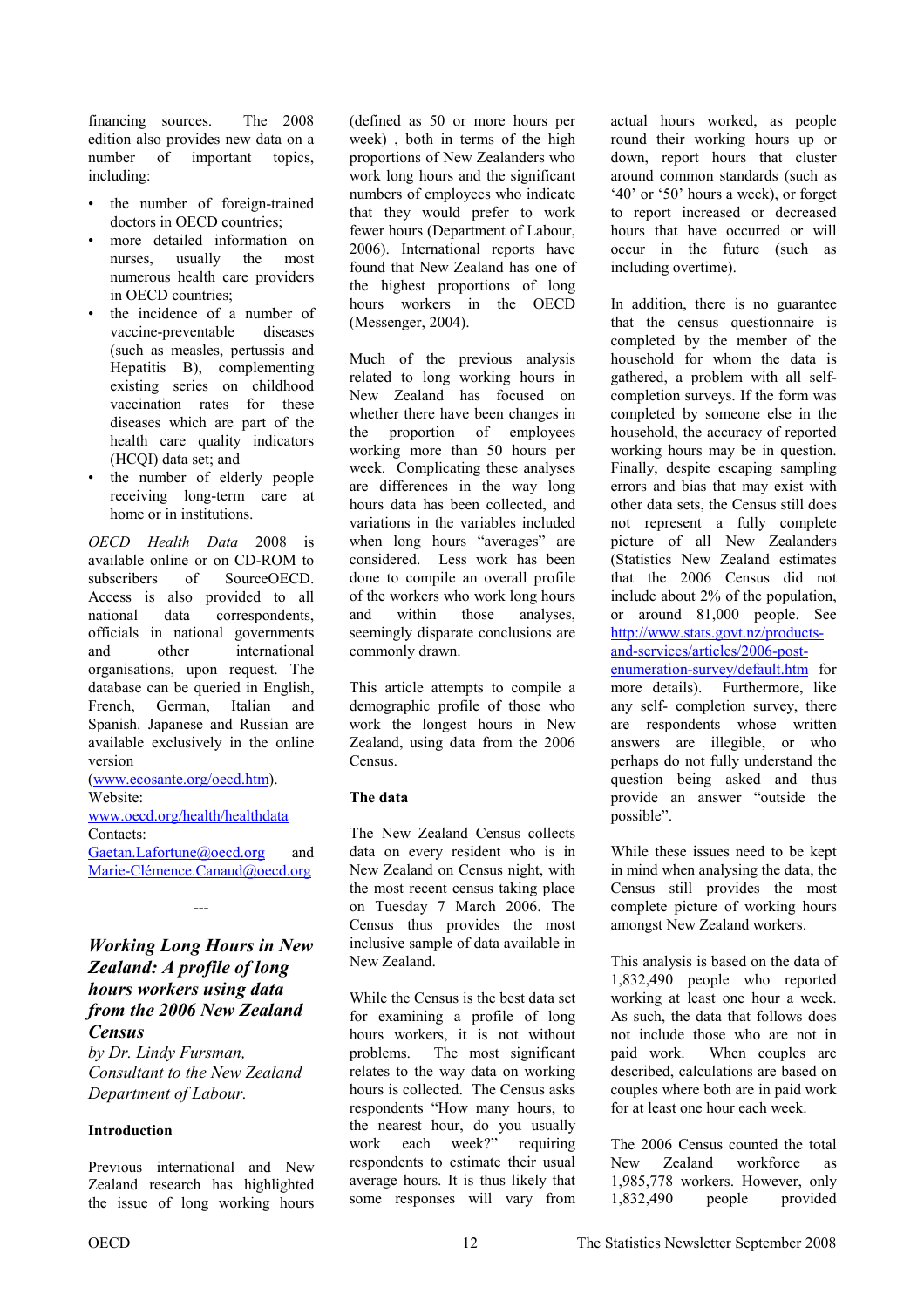information on working hours (the remaining people had their hours coded as "Response unidentifiable" or "Not stated"), and it is these workers to whom this analysis has been confined.

#### **Long hours work**

A total of 415,641 people reported working 50 or more hours each week, with this representing 23% of the workforce and 29% of full-time workers (Statistics New Zealand defines full-time work as 30 or more hours each week, and it is this figure that is used in this paper for calculations based on all full-time workers). Of men, 32% worked 50 or more hours a week and just over 12% of women worked these hours. More than a third (36%) of men working full-time worked 50 or more hours, while 19% of women working full-time worked long hours.

Three-quarters (74%) of those working 50 or more hours were men, as were three-quarters (74%) of those working 60 or more hours a week. 16% of male full-time workers worked 60 or more hours each week, as did 8% of female full-time workers.

#### **Long hours and education**

The data showed that workers with the highest qualifications were significantly more likely to work long hours. However, as relatively few employees hold these qualifications, they represent only a small number of long hours workers, with the largest group of long hours workers comprising those who had no qualifications.

#### **Long hours and income**

The proportion of workers working long hours increased as income increased. For example, of those who had income in the \$25,001– \$30,000 bracket, less than 20% worked more than 50 hours, while more than half of those who had income over \$100,000 worked these hours. Those who earned no income or carried a loss were also likely to work long hours, perhaps representing those who run their own businesses.



Keynote speakers include:

- Anuska Ferligoj, University of Ljubljana
- Gerd Gigerenzer, Max Planck Institute for Human Development
- Cliff Konold, University of **Massachusetts**
- Hans Rosling, Karolinska Institute
- Jessica Utts, University of California

For more information, visit: **www.icots8.org** 

However, for those working 60 or more hours per week, increases in

working hours were associated with decreases in income. As such, while 47% of workers working 50–54 hours each week had annual incomes over \$50,000, only 37% of workers working 75–79 hours each week and 31% of workers working 85 or more hours each week had incomes over this amount. A full 54% of those who report working the longest hours (85 or more each week) had incomes of \$40,000 or less each year, and 65% had incomes of \$50,000 or less each year (note that percentages do not always add to 100 due to "Not stated" responses and rounding).

When all workers with long hours were considered, a small majority of those working long hours were lower income. Slightly more than half (55%) of those working 50 or more hours a week had incomes below \$50,000 while the remaining 45% had incomes greater than this amount. Only 12% of those working long hours had incomes above \$100,000 each year, while 38% had incomes of \$40,000 or less, and 22% had incomes of \$30,000 or less.

While there were greater numbers of low-income long hours workers, those who worked long hours were more likely to earn higher incomes. Those working long hours are disproportionately higher-income: 24% of those working 50 or more hours each week had annual incomes above \$70,000 while only 11% of the total workforce reported having this level of income.

Similarly, 39% of those working long hours had incomes of \$40,000 or less, compared with 60% of the total workforce.

#### **Long hours, occupation and industry**

In order to explore long hours across occupations, working hours were compared using an ANZSCO classification that divides occupations into 43 categories. Analysis showed that there were clusters of long hours workers in occupations classified as "Farmers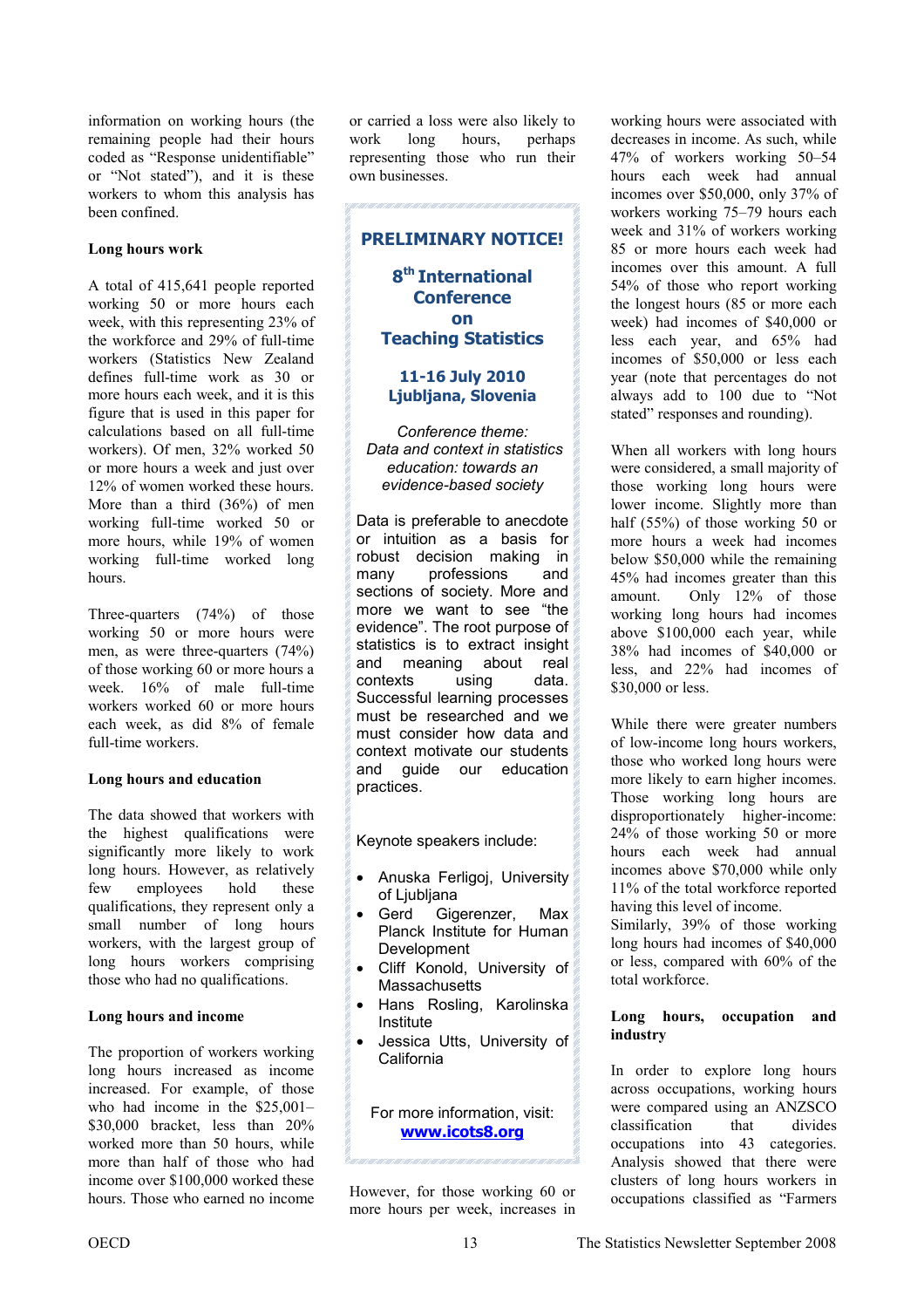and Farm Managers", "Chief Executives, General Managers and<br>Legislators", "Road and Rail "Road and Rail Drivers", "Hospitality, Retail and Service Managers", "Specialist Managers" and "Education Professionals". These clusters contained both the highest proportions and the highest absolute numbers of long hours workers. For example, 56% of "Farmers and Farm Managers" and 49% of "Chief Executives, General Managers and Legislators" reported working 50 or more hours each week, with this translating to 33,474 and 32,118 workers respectively.

Differences in the rankings of the proportions of long hours workers and the absolute number of long hours workers were evident in a number of occupations. For example, three of the occupations with the highest absolute number of long hours workers did not appear in the ten occupations with the highest proportion of long hours workers. More than 15,000 "Business, Human Resource and Marketing Professionals" reported working 50 or more hours a week, making it the seventh largest occupational group of long hours workers; however, as this represents less than 20% of the total workforce in this occupation, it is ranked in the middle of the occupational ranking.

Analysis was also undertaken to assess whether occupations were under- or over-represented in long hours workers, and again the key occupations appeared. Of those working 50 or more hours a week, 11.15% were "Specialist Managers" (who made up only 7.63% of the total workforce), 8.28% were "Farmers or Farm Managers" (but farmers made up only 3.31% of the total workforce), 7.94% were<br>
"Chief Executives General "Chief Executives Managers or Legislators" (who made up only 3.67% of the total workforce), and 4.94% were "Road or Rail Drivers" (who made up only 2.3% of the total workforce). As such, these occupations contained greater numbers of long hours workers relative to the total workforce.

Not surprisingly, similar patterns were also evident with regard to industry. Both high numbers and high proportions of long hours workers were evident in the

#### **COMPOSITE INDICATORS TRAINING COURSE Bratislava 20-21 October 2008**

Organised by the European Commission's Joint Research Centre and the OECD, the objective of this course is to train statisticians and researchers on composite indicators development and assessment.

Besides the steps required to build a composite indicator, factors affecting country scores and ranking (such as the issue of weighting, the imputation of missing values, the type of hierarchical structure chosen to represent the framework, or the aggregation method chosen) will be explored.

The course will also illustrate how to gauge the robustness of the message conveyed by a composite indicator, through a combination of uncertainty and sensitivity analysis.

The objective of the second day, organised by the OECD, is to raise awareness of the Global Project on Measuring the Progress of Societies and the Statistics, Knowledge and Policy chain and to understand the role that composite indicators can play.

The course is free of charge.

For the scientific program and further details, visit: http://composite[indicators.jrc.ec.europa.eu/](http://composite-indicators.jrc.ec.europa.eu/Seminar_Bratislava_2008/Bratislava_2008.htm) Seminar Bratislava 2008/ Bratislava\_2008.htm

agriculture and road transport industries. These two industries had disproportionate numbers of long hours workers: workers in agriculture made up 11% of those working long hours, but only 6% of all workers, while workers in road transport were 4% of long hours workers, but only 2% of all workers. By contrast, only 22% of those working in the "professional, scientific and technical services (except computer systems design and related services)" reported working long hours, but this represented the second largest group of long hours workers, with 27,072 people reporting working long hours in this industry.

#### **Long hours and family types – dual earner couples**

An analysis of the household composition of long hours workers showed that workers in couple households were the most likely to work long hours, followed by those in one-person households and couples with children. Differences between the groups were very small. Those with younger children were slightly over-represented in long hours workers, as were workers with three or four children.

In order to look at parent's combined working hours, working hours were aggregated for opposite sex couples with at least one dependent child where both partners worked and where both partners lived in the same household, resulting in a sample of 337,203 couples. The analysis showed that 29% of couples with dependent children worked a combined total of 80 or more hours a week, while 8% of couples worked a combined total of 100 or more hours a week. Of the couples who worked 100 or more hours between them, there were 12,963 couples with dependent children where both partners worked 50 or more hours each.

Dual earner couples with one child were more likely to work 80 or more combined hours than those with more children, and were also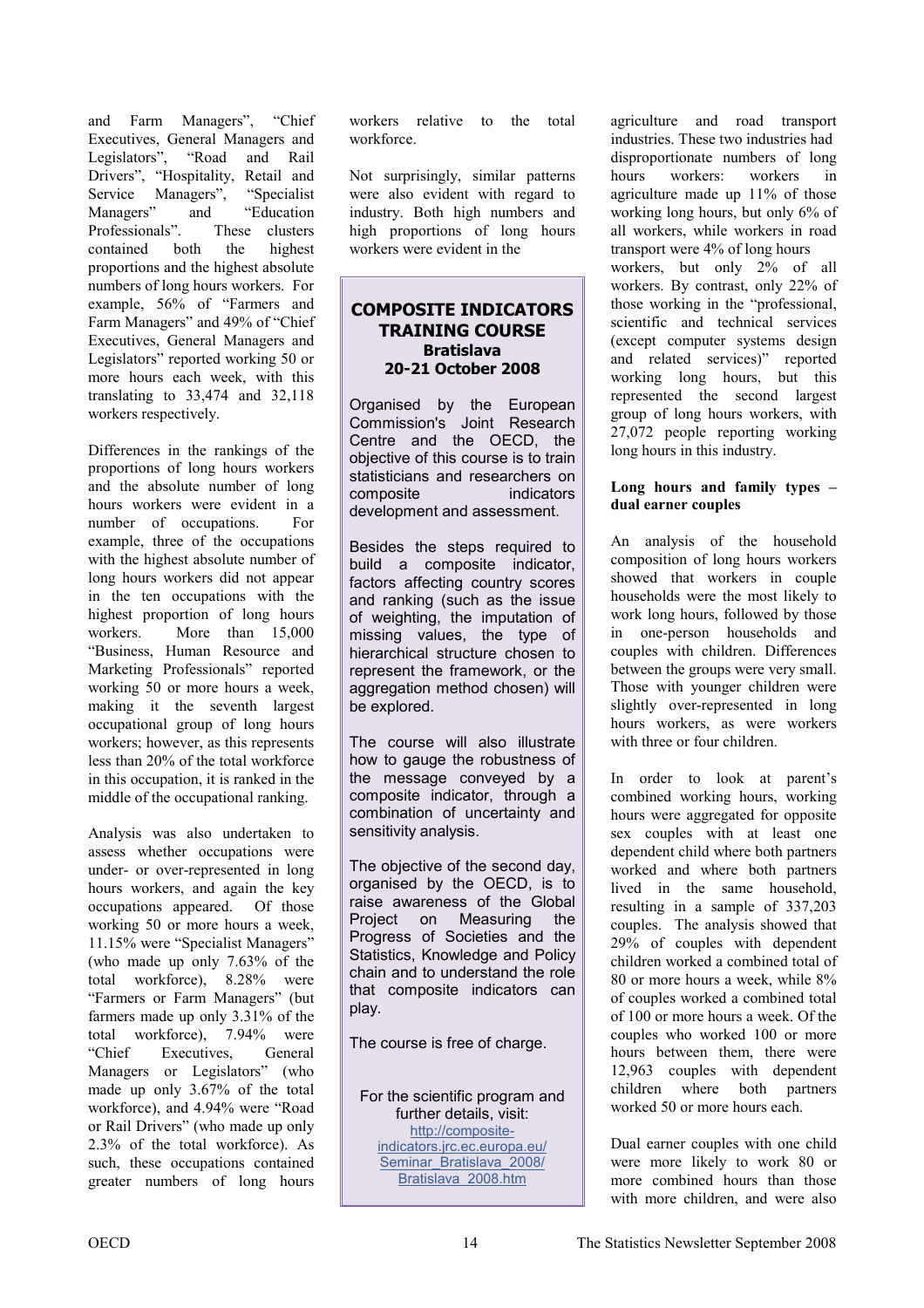more likely to work a combined 100 or more hours each week. A third of couples with one child worked 80 or more hours a week, while 9% worked 100 or more hours. These proportions dropped as the number of dependent children rose, with 20% of dual earner couples with four or more children working a combined total of 80 or more hours a week, and 5% of this group working 100 or more hours a week.

#### **Conclusions**

This analysis showed that long hours workers in New Zealand were clustered in particular occupational and industry groups, and that while higher skilled and higher paid workers were more likely to work long hours, the largest groups of long hours workers were those on low incomes and with few educational qualifications. The analysis also showed that a significant number of families with dependent children worked long hours.

# **Transforming Official Statistics to Serve Society**

----

This year's annual conference, November 12th, is without doubt the most important User's conference to date. It marks the moment when the prospect of a statistical service that meets the needs not just of the government, but also of the all the users has been recognised.

**Full programme and booking details:** www.rss.org.uk/sufconference

# **Is Life Getting Better?**

Following on the adoption of the "Istanbul Declaration" at the end of the OECD World Forum on "Measuring and Fostering the progress of Societies", in July the OECD Council has officially established the *Global Project on Measuring the Progress of Societies*. Hosted by the OECD, the aim of the Project is to foster the development of sets of key economic, social and environmental indicators to provide a comprehensive picture of how the well-being of a society is evolving and seeks to encourage each society to consider in an informed way the crucial question: is life getting better?

The Global Project is an international network of organizations, from all sectors of society, who are interested in a better understanding of societal progress. A large amount of work is being carried out on this topic around the world and the Global Project provides a forum for exchange, advice and to foster best practices.

The Project has three main goals:

- **What to Measure?** In order to measure progress we must know what it looks like and so we are encouraging debate about what progress means in different societies. The Project is developing methods and guidelines to carry out such a debate in an effective way.
- **How to Measure Progress?** The Project is developing best practices in how to measure progress and its component parts, some of which are not yet measured well using existing statistical indicators.
- **Ensuring that those Measures are Used.** New ICT tools offer huge potential to turn information into knowledge among a much broader swathe of citizens than those who currently access such information. The Project is developing new tools for public use.

For more information visit www.oecd.org/progress

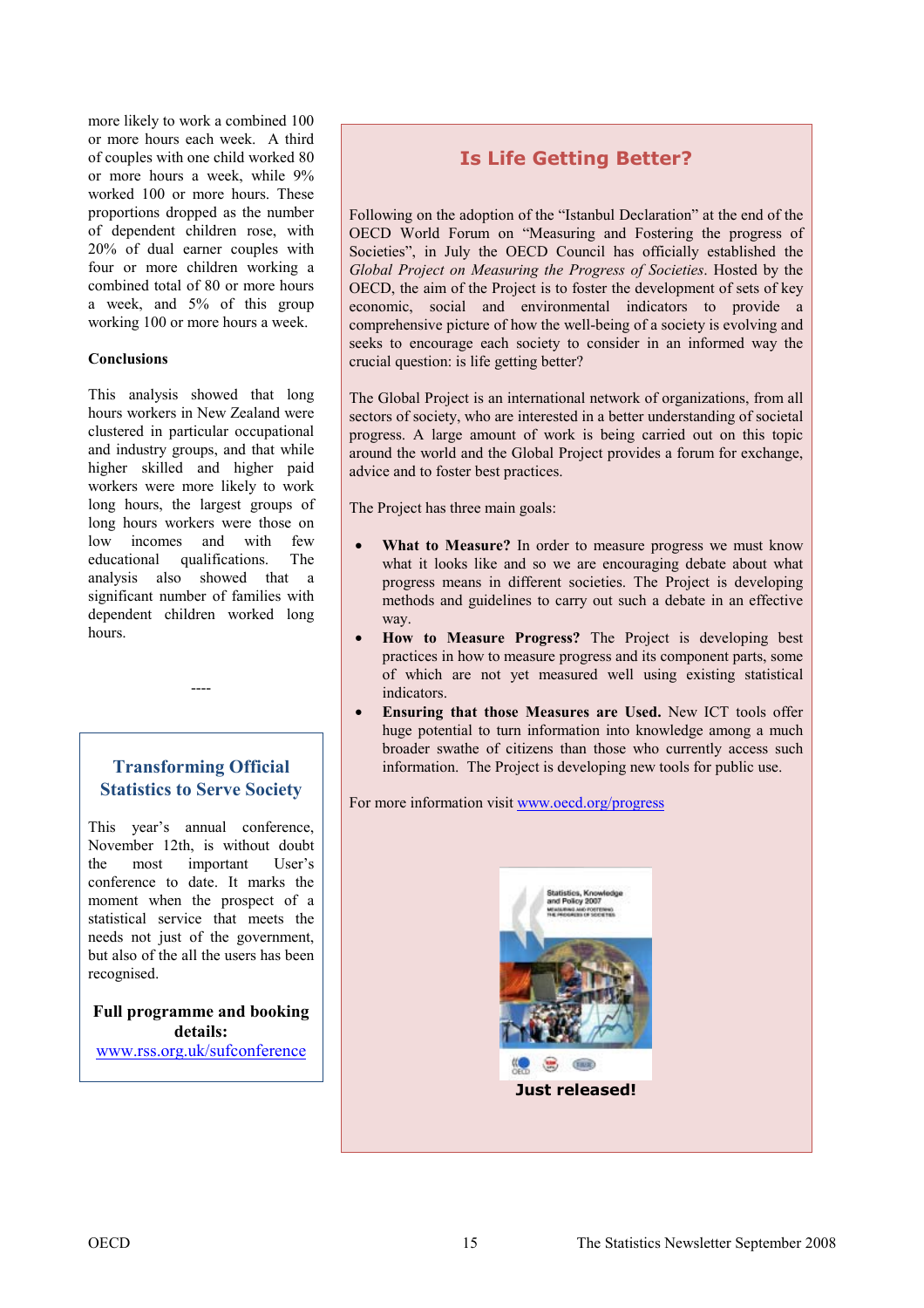# <span id="page-15-0"></span>**NEWS IN BRIEF**

#### **New database for OECD report on**  *Environmental Performance of Agriculture in OECD countries since 1990*

This report (published June 2008) provides comparative analysis and data for OECD countries up to 2004 across a range of environmental issues, including: nutrients, pesticides, energy, soil, water, air, biodiversity and farm management.

Information on the report, supporting documents and access to the database are available online at: www.oecd.org/tad/env/indicators

#### **ISLP (International Statistical Literacy Project) Newsletter**

The International Statistical Literacy Project is under the auspices of the International Association for Statistical Education (IASE), a section of the International Statistical Institute (ISI). It is overseen jointly by the Executive Committee of the IASE and the ISLP Advisory Committee. The ISLP's objective is to contribute to statistical literacy across the world, among young and adults in all walks of life. To this end, it provides an online repository of international resources and news in Statistical Literacy, international activities to promote these resources and to increase awareness and promote the individuals contributing to statistical literacy, all work is undertaken voluntarily.

The August issue of the ISLP Newsletter features a new "Statistics in the News" resource and more interesting news and can be viewed at:

http://www.stat.auckland.ac.nz/~iase/islp/newsletter

#### **Video of the Seminar on Innovative Approaches to Turning Statistics into Knowledge now available online**

Hosted by Statistics Sweden and jointly arranged by Statistics Sweden and the OECD, this seminar took place on 26-27 May 2008 in Stockholm.

It was held in the context of the OECD Global Project on "Measuring the Progress of Societies" and contributed to one of the goals quoted in the Istanbul Declaration: "produce a broader, shared, public understanding of changing conditions, while highlighting areas of significant change or inadequate knowledge**".** 

For further details including access to the video and presentations:

www.oecd.org/oecdworldforum/statknowledge

#### **UNECE database of country overview, economic, gender and transport statistics**

The United Nations Economic Commission for Europe invites you to visit its database containing internationally comparable data on topics such as national accounts, labour force, road traffic, education, health and crime. Regions covered include those for which data can be hard to find, such as Central Asia and South-Eastern Europe. Data can be downloaded for free in a variety of formats. Access: www.unece.org/stats/data

# **RECENT PUBLICATIONS**

*All OECD publications can be ordered on line at: www.oecd.org/bookshop*

### **▲OECD Glossary of Statistical Terms**

This Glossary contains a comprehensive set of over 6 700 definitions of key terminology, concepts and commonly used acronyms derived from existing international statistical guidelines and recommendations. In the main, the definitions are quoted word for word from these sources and a detailed reference is provided to enable the user to refer to the complete source document to obtain further information where needed.

#### **▲Insurance Statistics Yearbook, 1997-2006 (2008 edition)**

This annual publication provides major official insurance statistics for all OECD countries including data on premiums collected, claims, and commissions by type of insurance; investments by type of investment; and numbers of companies and employees. Data for Singapore, which has an observer status to the OECD Insurance and Private Pensions Committee, are included in the online and CD-ROM editions. The data, which are standardised as far as possible, are broken down under numerous sub-headings, and a series of indicators makes the characteristics of the national markets more readily comprehensible.

#### **▲Handbook on Constructing Composite Indicators: Methodology and User Guide**

A guide for constructing and using composite indicators for policy makers, academics, the media and other interested parties. While there are several types of composite indicators, this Handbook is concerned with those which compare and rank country performance in areas such as industrial competitiveness, sustainable development, globalization and innovation. It aims to contribute to a better understanding of the complexity of composite indicators and to an improvement of the techniques currently used to build them. In particular, it contains a set of technical guidelines that can help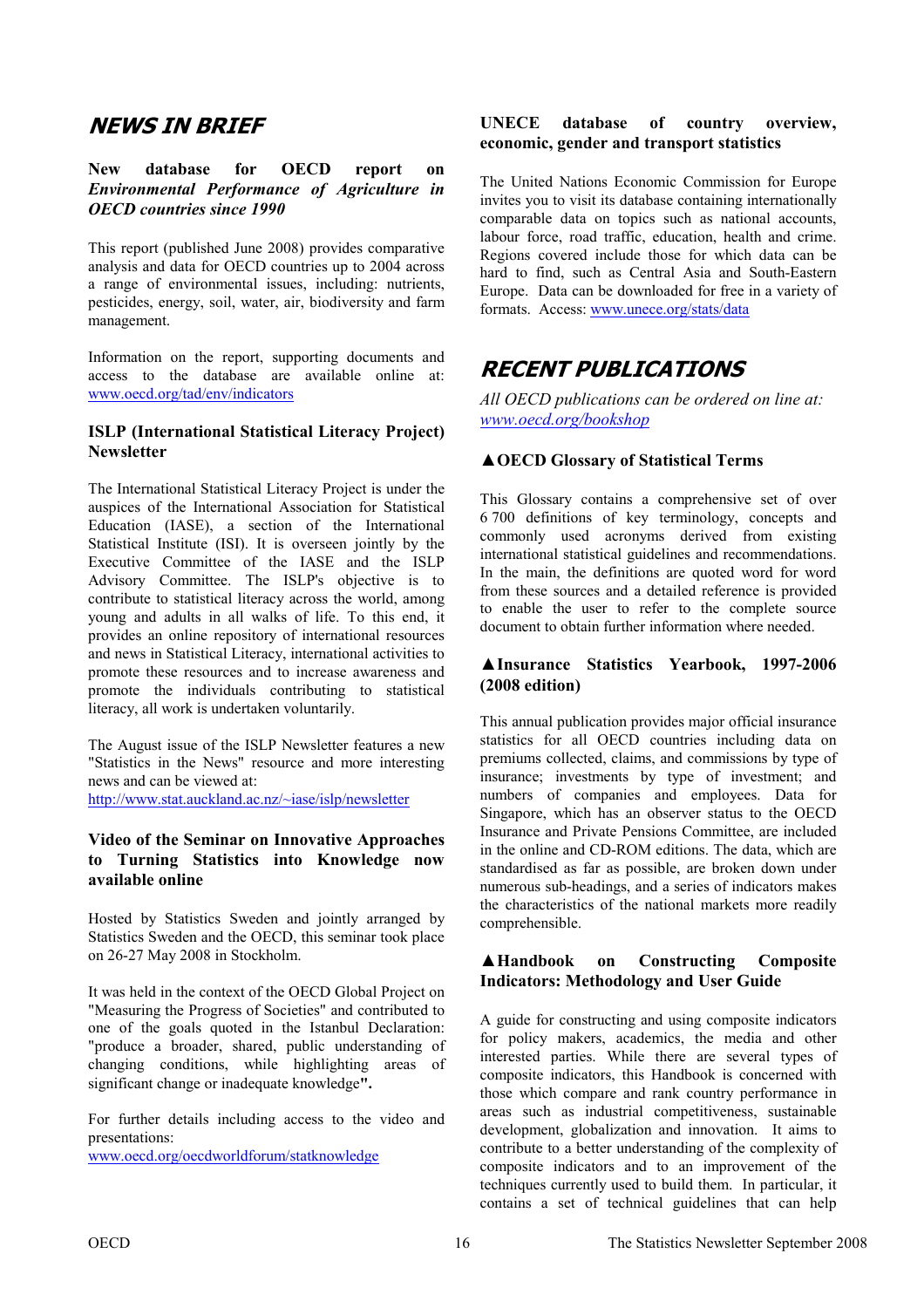constructors of composite indicators to improve the quality of their outputs. Prepared jointly by the OECD (the Statistics Directorate and the Directorate for Science, Technology and Industry) and the Applied Statistics and Econometrics Unit of the Joint Research Centre (JRC) of the European Commission in Ispra, Italy.

#### **▲Energy Statistics of Non-OECD Countries: 2005/2006 (2008 edition)**

This volume contains data for 2005 and 2006 on energy supply and consumption in original units for coal, oil, gas, electricity, heat, renewables and waste for over 100 non-OECD countries. Historical tables summarise data on production, trade and final consumption. The book includes definitions of products and flows and explanatory notes on the individual country data. In the 2008 edition of Energy Balances of Non-OECD Countries, the sister volume of this publication, the data are presented as comprehensive energy balances expressed in tonnes of oil equivalent.

# **OUT SOON**

#### **▲Central Government Debt, Statistical Yearbook 1998-2007 (2008 edition)**

This volume provides quantitative information on central government debt instruments for the 30 OECD member countries to meet the analytical requirements of users such as policy makers, debt management experts and market analysts. Statistics are presented according to a comprehensive standard framework to allow crosscountry comparison. Country notes provide information on debt issuance in each country as well as on the institutional and regulatory framework governing debt management policy and selling techniques.

### **▲Revenue Statistics 1965-2007 (2008 edition) Special feature: Taxing Power of Sub-central Governments**

Data on government sector receipts, and on taxes in particular, are basic inputs to most structural economic descriptions and economic analyses and are increasingly used in international comparisons. This annual publication presents a unique set of detailed and internationally comparable tax data in a common format for all OECD countries from 1965 onwards. It also gives a conceptual framework to define which government receipts should be regarded as taxes and to classify different types of taxes. This book includes StatLinks, URLs linking statistical tables via the internet to Excel® spreadsheets showing the underlying data.

### **▲Understanding Economic Statistics: An OECD perspective**

The media publish economic data on a daily basis. Governments make decisions, affecting millions (and even billions) of people, based on the economic statistics available to them. In countless different ways, economic statistics are a fundamental part of modern life, shaping the way we interpret and react to the world around us. But how are these statistics produced? Who decides which statistics are useful and which are not? And how can we be sure of the quality of the statistics we read? Drawing on OECD statistics in particular, 'Understanding Economic Statistics: an OECD perspective' shows readers how to use statistics to understand the world economy. It gives an overview of the history, key concepts and the main providers of economic statistics. A detailed chapter provides a comprehensive picture of the main statistical activities of the OECD. Finally, the book explores the crucial issue of quality assurance and the implications for public trust. This book is an essential reference for anybody interested in better understanding the important role that economic statistics play in our lives.



#### **Contributors to this issue**:

Jane Ellis, Jan Corfee-Morlot, Katia Karousakis, Bruno Guay, OECD; René Houle, Grant Schellenberg, Statistics Canada; Charles Aspden, OECD; Dominique Guellec, Hélène Dernis, OECD; Gaetan Lafortune, Marie-Clémence Canaud, OECD; Lindy Fursman, Consultant to New Zealand Department of Labour.